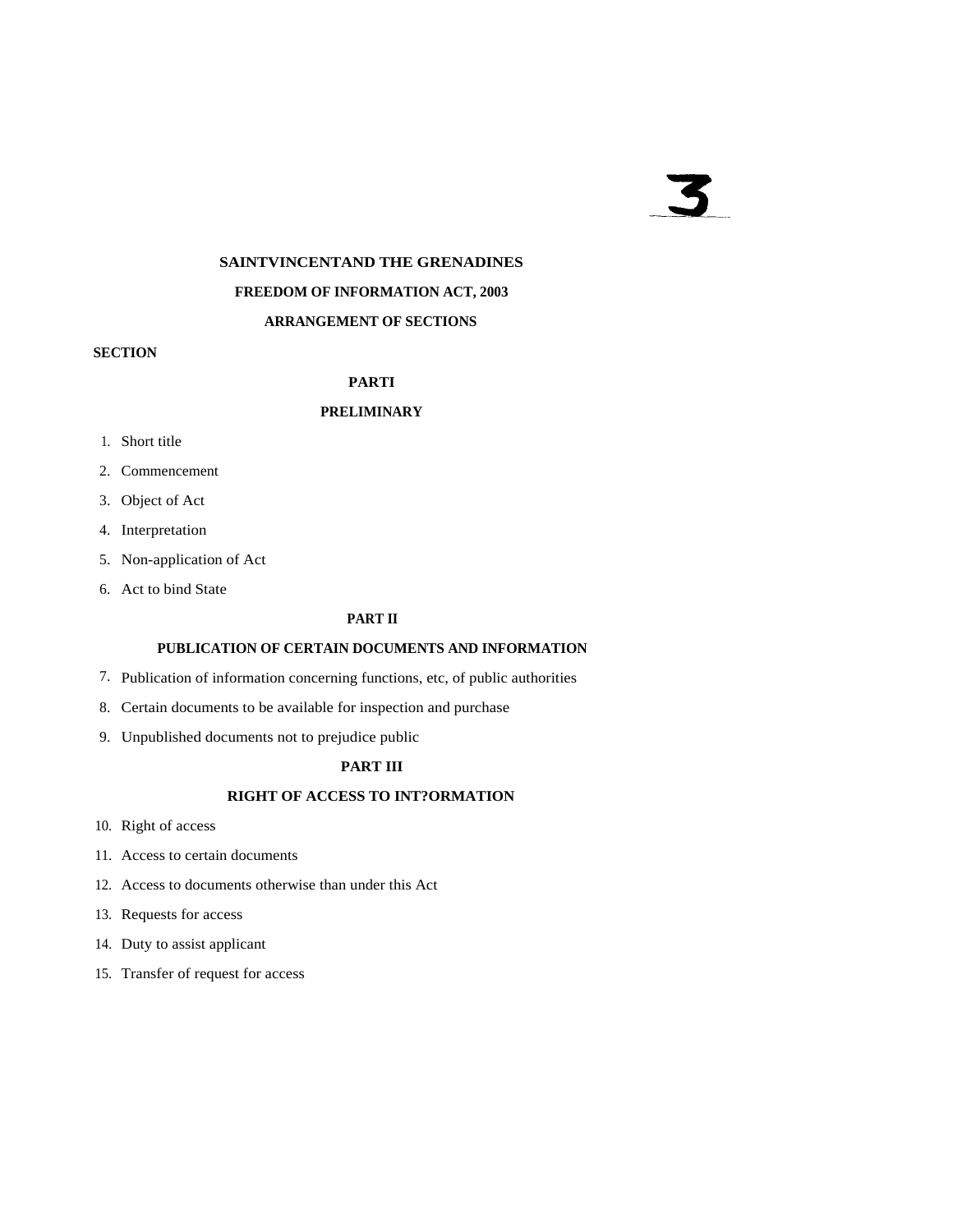# **E**

- 16. Time-limit for determining requests
- 17. Access to documents
- 18. Deletion of exempt information
- 19. Fees
- 20. Forms of access
- 21. Deferral of access
- 22. Refusal of access in certain cases
- 23. Decisions to be made by authorised persons
- 24. Reasons for decisions to be given

#### **PART** IV

#### **EXEMPTDOCUMENTS**

- 25. Cabinet documents
- 26. Documents affecting national security, defence and international relations
- 27. Documents affecting enforcement or administration of the law
- 28. Documents affecting legal proceedings or subject to legal professional privilege
- 29. Documents to which secrecy provisions apply
- 30. Documents affecting personal privacy
- 31. Documents relating to trade secrets, business affairs etc
- 32. Documents affecting national economy
- 33. Documents containing material obtained in confidence
- 34. Documents disclosure of which would be contempt of court or contempt of Parliament
- 35. Disclosure of exempt documents in the public interest
- 36. Duty of authorities to act in good faith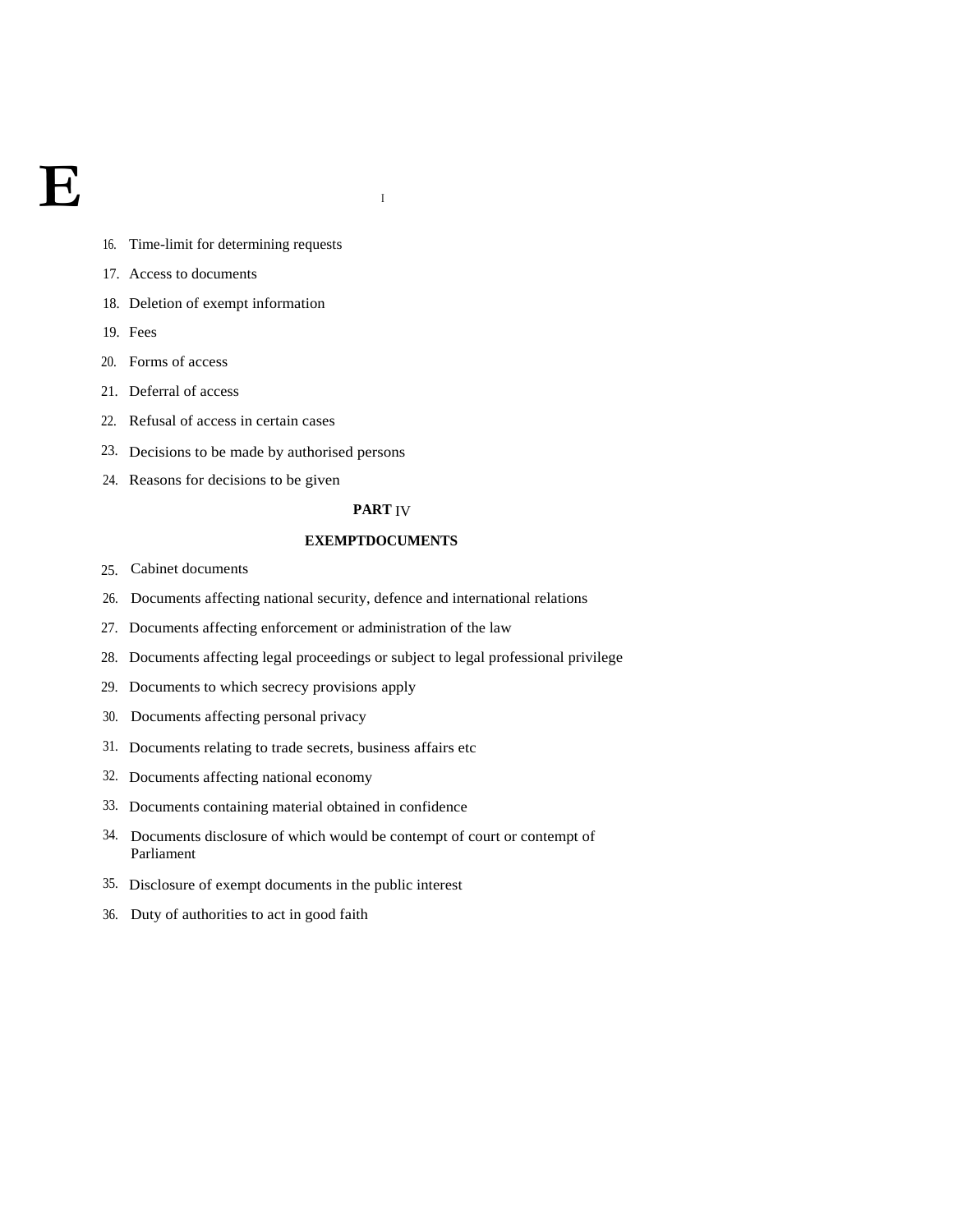#### **PART** V

# **MLSCELLANEOUS**

- 37. Protection against actions for defamation or breach of confidence
- 38. Protection in respect of offences
- 39. Judicial review
- 40. Report to Parliament
- 41. Regulations
- 42. Preservation of records and documents
- 43. Non derogation from Privacy Act, No. of 2003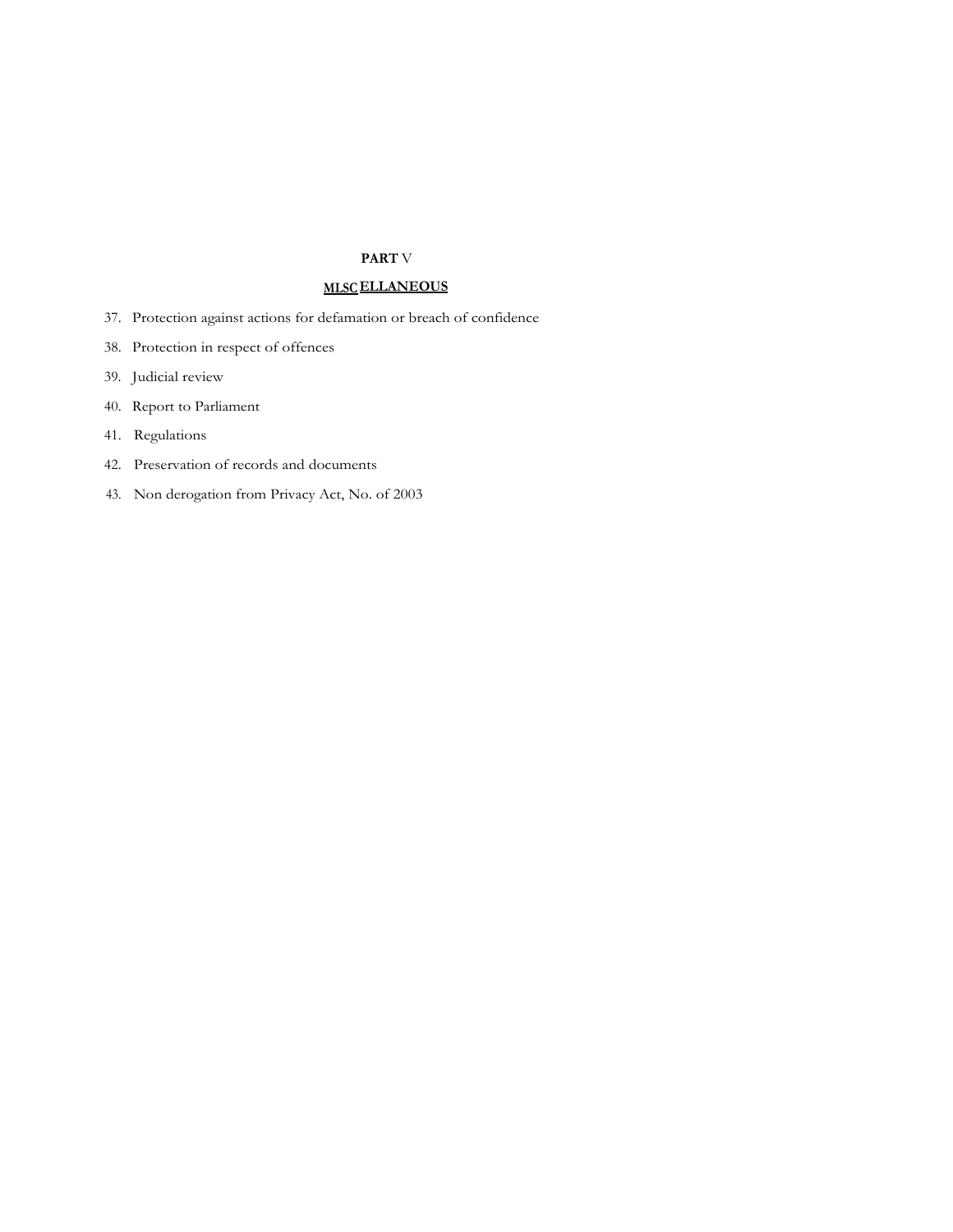

#### SAINT VINCENTAND THE GRENADINES

#### ACT NO. 27 OF 2003

#### <sup>I</sup> ASSENT

DR FREDERICK BALLANTYNE [L.S.] Governor-General 15th December, 2003

AN ACT to give rights of access to official documents of the government and public authorities to members of the public and to provide for connected matters.

BE IT ENACTED by the Queen's Most Excellent Majesty, by and with the advice and consent of the House of Assembly of Saint Vincent and the Grenadines and by the authority of the same, as follows:

#### **PARTI**

#### **PRELIMINARY**

| This Act maybe cited as the Freedom of Information Act, 2003.  | Short title  |
|----------------------------------------------------------------|--------------|
| This Act shall come into operation on a day to be appointed by | Commencement |

the Minister, by order published in the *Gazette.*

3. (1) The object of this Act is to extend the right of members of Object of Act the public to access information in the possession of public authorities by

> (a) making available to the public information about the operations of public authorities and, <sup>i</sup> n particular, ensuring that the rules and practices affecting members of the public in their dealings with public authorities are readily available to persons affected by those rules and practices;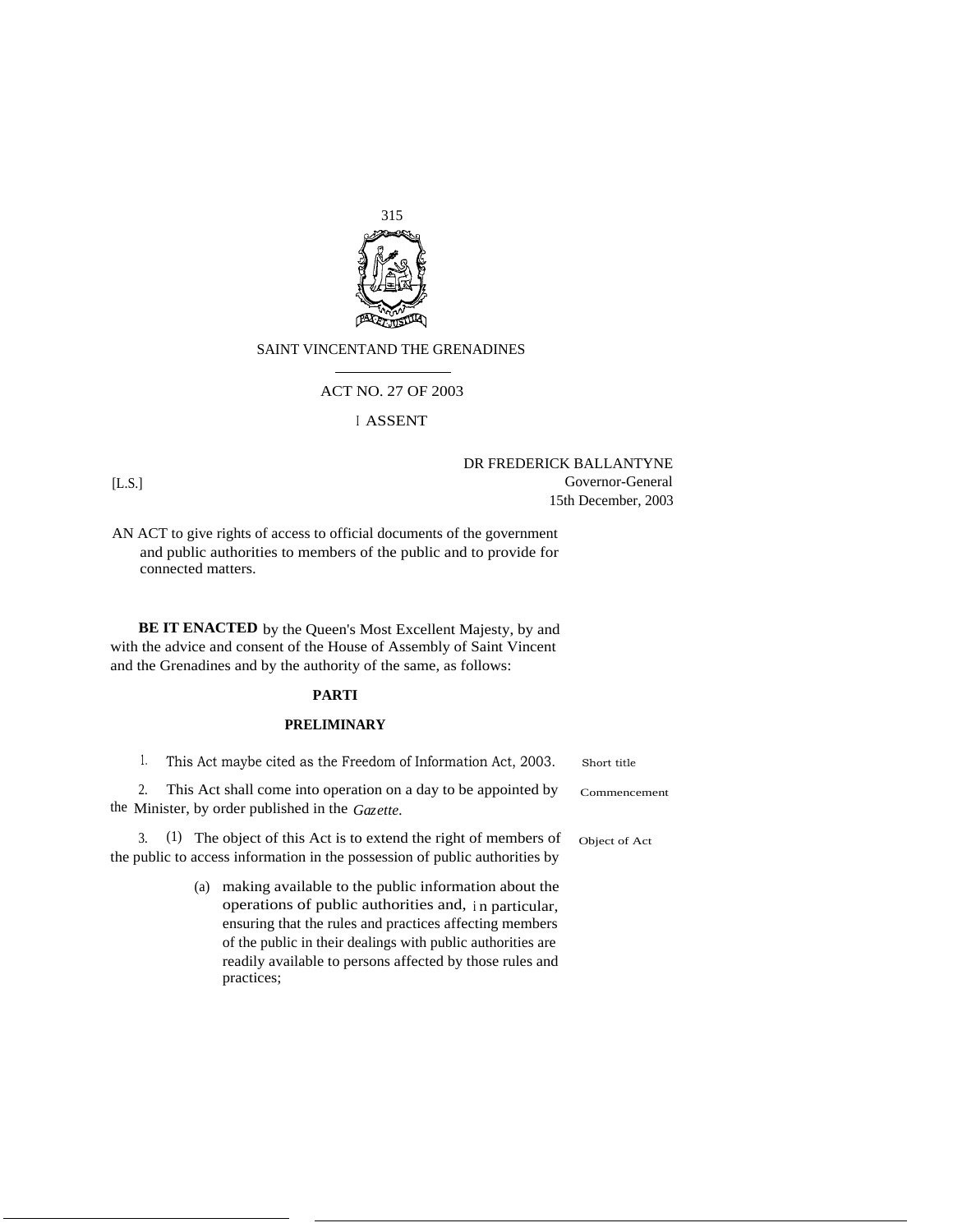| No. 27         | 316<br>Freedom of Information                                                                                                                                                                                                                                                                                                                                                                                                                                                                         | 2003 |
|----------------|-------------------------------------------------------------------------------------------------------------------------------------------------------------------------------------------------------------------------------------------------------------------------------------------------------------------------------------------------------------------------------------------------------------------------------------------------------------------------------------------------------|------|
|                | (b) creating a general right of access to information in<br>documentary form in the possession of public<br>authorities limited only by exceptions and exemptions<br>necessary for the protection of essential public interests<br>and the private and business affairs of persons it respect<br>of whom information is collected and held by public<br>authorities; and                                                                                                                              |      |
|                | (c) creating a right to bring about the amendment of records<br>containing personal information that is incomplete,<br>incorrect or misleading.                                                                                                                                                                                                                                                                                                                                                       |      |
|                | (2)<br>The provisions of this Act shall be interpreted so as to further<br>the object set out in subsection (1) and any discretion conferred by this<br>Act shall be exercised as far as possible so as to facilitate and promote,<br>promptly and at the lowest reasonable cost, the disclosure of information.                                                                                                                                                                                      |      |
| Interpretation | 4.<br>In this Act                                                                                                                                                                                                                                                                                                                                                                                                                                                                                     |      |
|                | "applicant" means a person who has made a request in<br>accordance with section 13 and shall include a person who<br>is acting on behalf of a minor or of a person under a disability;                                                                                                                                                                                                                                                                                                                |      |
|                | "chief executive officer" includes the officer for the tine being<br>exercising the highest level of administrative functio is within<br>any public authority;                                                                                                                                                                                                                                                                                                                                        |      |
|                | "document" means information recorded in any form, whether<br>printed or on tape or film or by electronic means or otherwise<br>and includes any map, diagram, photograph, film, microfilm,<br>videotape, sound recording, or machine-readable record or<br>any record which i s c apable of being produced from a<br>machine-readable record b y means o f equipment o r a<br>programme (or a combination of both) which is used for that<br>purpose by the public authority which holds the record; |      |
|                | "enactment" means an Act or an Instrument (including rules,<br>regulations or by-laws) made under an Act;                                                                                                                                                                                                                                                                                                                                                                                             |      |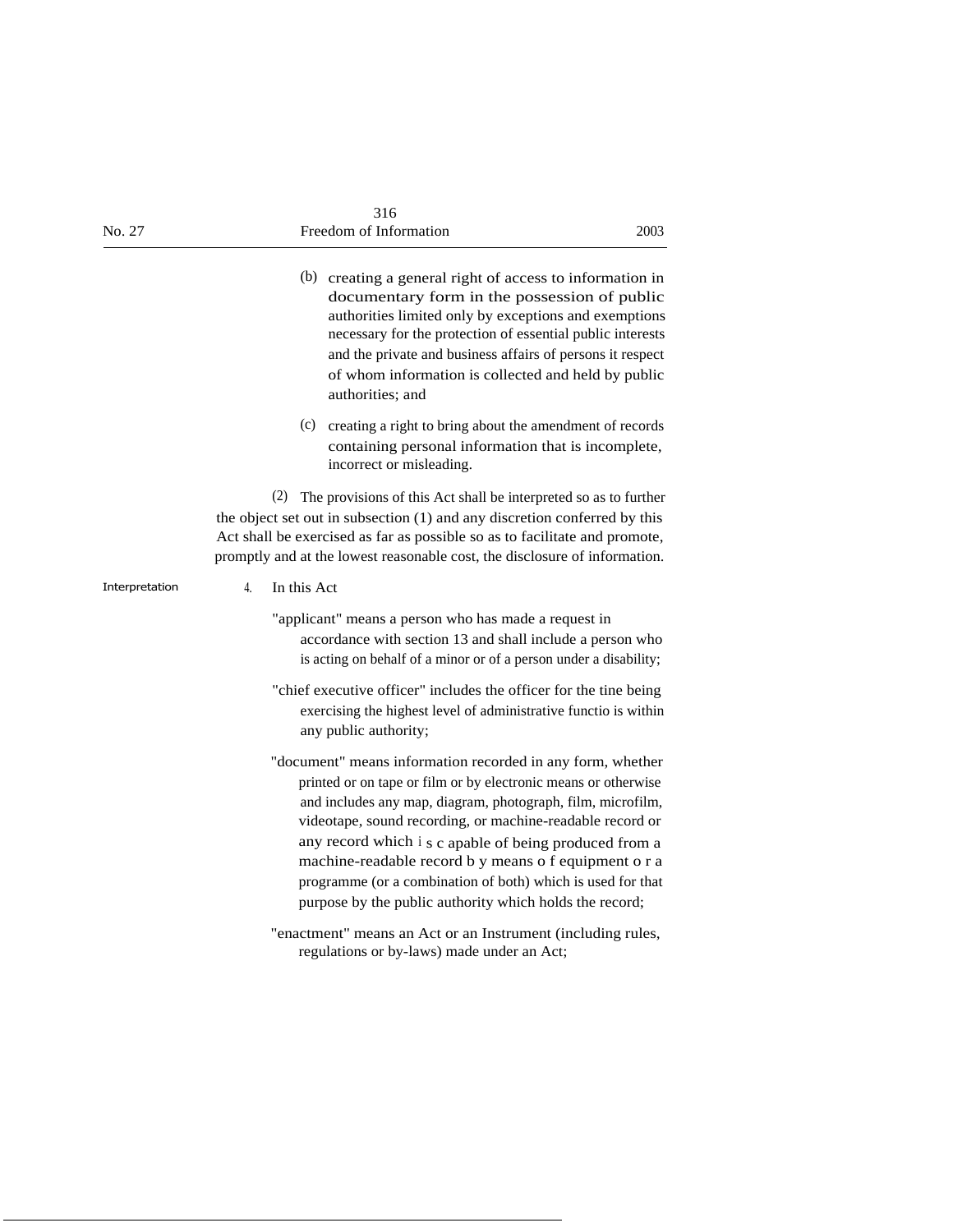| 317                   |
|-----------------------|
| reedom of Information |

| No. 27 | Freedom of Information                                                                                                                                                                                                                                     | 2003 |
|--------|------------------------------------------------------------------------------------------------------------------------------------------------------------------------------------------------------------------------------------------------------------|------|
|        | "exempt document" means a document which, by virtue of any<br>provision of Part IV, is an exempt document.                                                                                                                                                 |      |
|        | "exempt information" means information the inclusion of which<br>in a document causes the document to be an exempt<br>document:                                                                                                                            |      |
|        | "Minister" means the Minister who has been assigned<br>responsibility for information under the Constitution;                                                                                                                                              |      |
|        | "personal information" means information about an identifiable<br>individual that is recorded in any form including, without<br>restricting the generality of the foregoing -                                                                              |      |
|        | (a) information relating to the race, sex, national or ethnic<br>origin, religion, age or marital status of the individual;                                                                                                                                |      |
|        | (b) information relating to the education or the medical,<br>criminal or employment history of the individual or<br>information relating to financial transactions in which<br>the individual has been involved;                                           |      |
|        | any identifying number, symbol o r other particular<br>(c)<br>assigned to the individual;                                                                                                                                                                  |      |
|        | (d) the address, fingerprints or blood type of the individual;                                                                                                                                                                                             |      |
|        | (e) the name of the individual where it appears with other<br>personal information relating to the individual or where<br>the disclosure of the name itself would reveal<br>information about the individual;                                              |      |
|        | correspondence sent to a public authority by the<br>(f)<br>individual that is explicitly or implicitly of a private or<br>confidential nature, and replies to such correspondence<br>that would reveal the contents of the original<br>correspondence; o r |      |
|        | the views or opinions of any other person about the<br>(g)<br>individual;                                                                                                                                                                                  |      |

"prescribed" means prescribed by the Minister by regulations made under this Act;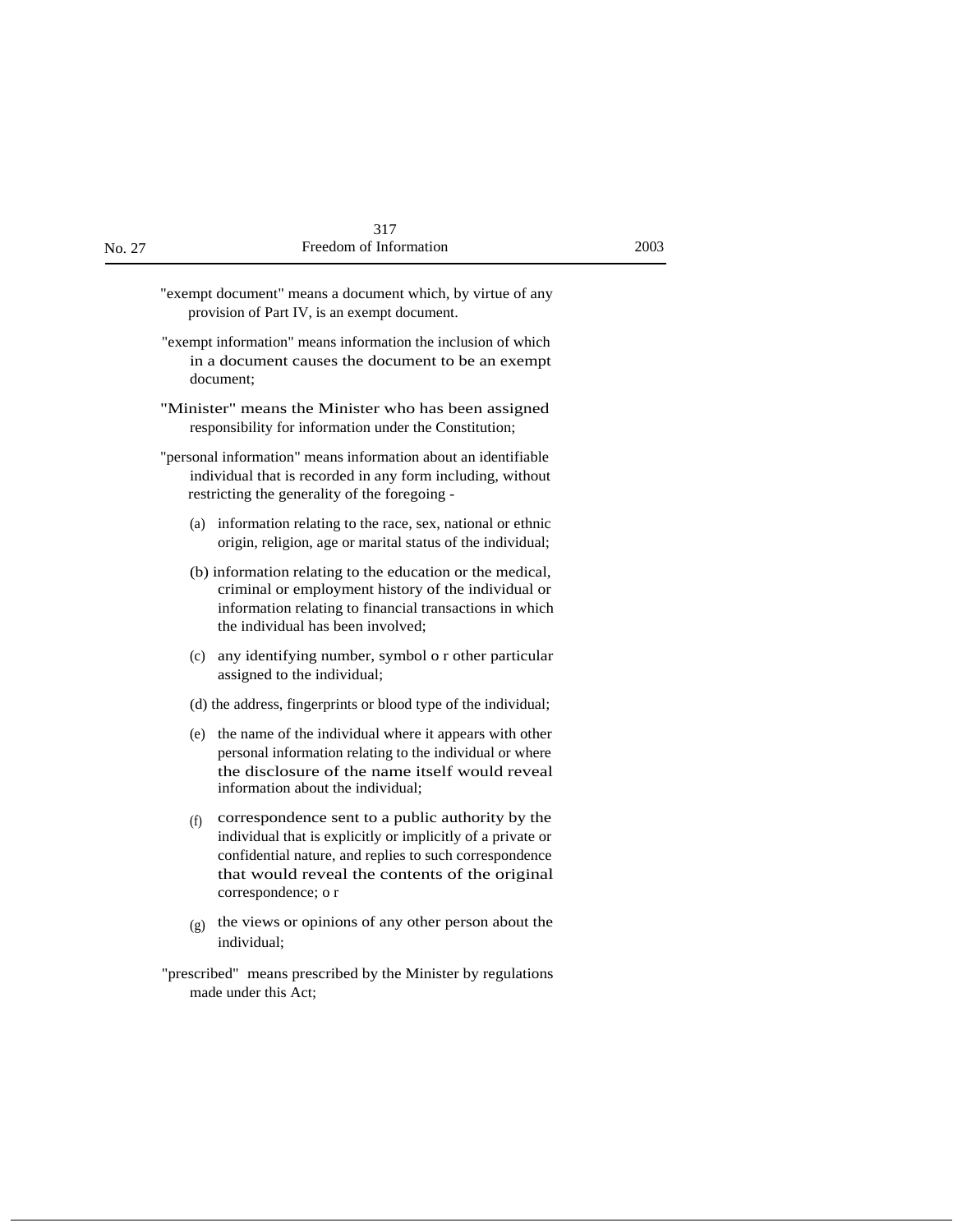"public authority" includes

- (a) Parliament, or any committee of Parliament;
- (b) the Cabinet as constituted under the Constitution;
- (c) a Ministry or a department or division of a Ministry;
- (d) a local authority;
- (e) a public statutory corporation or body;
- (f) a body corporate or an incorporated body established for a public purpose, which is owned or controlled by the State;
- (g) an embassy, consulate or mission of the State or any office of the State situated outside of Saint Vincent and the Grenadines whose functions include the provision of diplomatic or consular services for or on behalf of Saint Vincent and the Grenadines
- (h) any other body designated by the Minister by regulation made under this Act, to be a public authority for the purposes of this Act;
- "responsible Minister" in relation to a public authority means the Minister of Government to whom responsibility for the public authority is assigned.
- (1) This Act does not apply to
	- (a) the Governor-General; or
	- (b) a commission of inquiry issued by the Governor-General
- (2) For the purposes of this Act
	- (a) a court, or the holder of a judicial office or other office pertaining to a court in his capacity as the holder of that office, shall not be regarded as a public authority;
	- (b) except in a judicial capacity a registry or other office of court administration, and the staff of such a registry or other office of court administration in their capacity as members of that staff in relation to those matters

Non-application 5 of Act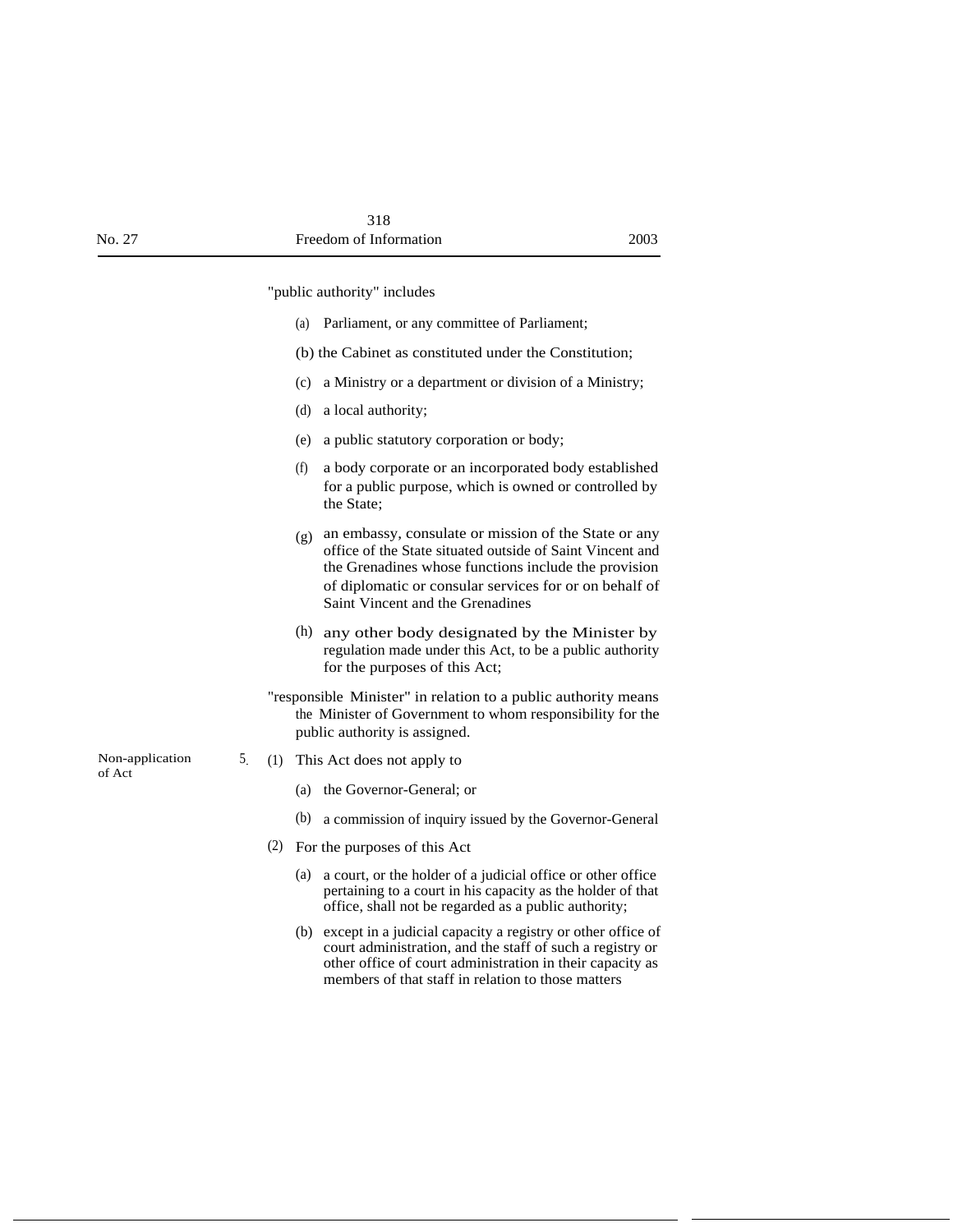which relate to court administration, shall be regarded as part of a public authority.

6. This Act shall bind the State. Act t o bind State

#### **PART II**

#### **PUBLICATION OF CERTAIN DOCUMENTS AND INFORMATION**

- 7. (1) A public authority shall, with the approval of the Minister
	- (a) cause to be published in the Gazette as soon as practicable, but not later than twelve months, after the date of availability of the forms approved by the Minister
		- (i) a statement setting out the particulars of the organisation and functions of the public authority, indicating, as far as practicable, the decision-making powers and other powers affecting members of the public that are involved in those functions, and particulars o f any arrangement that exists for consultation with or representations by, bodies and persons outside the Government administration in relation to t he formulation o f policy in, or t he administration of, the public authority;
		- (ii) a statement of categories of documents that are maintained in the possession of the public authority;
		- (iii) a statement of the material that has been prepared by the public authority under this Part for publication or inspection by members of the public, and the places at which a person may inspect or obtain that material;
		- (iv) a statement of the procedure to be followed by a person when a request for access to document is made to a public authority;
	- (b) during the year commencing on the first day of January next following the publication, in respect of a public authority, of the statement published under that

Publication of <sup>i</sup> nformation concerning functions, etc, of public authorities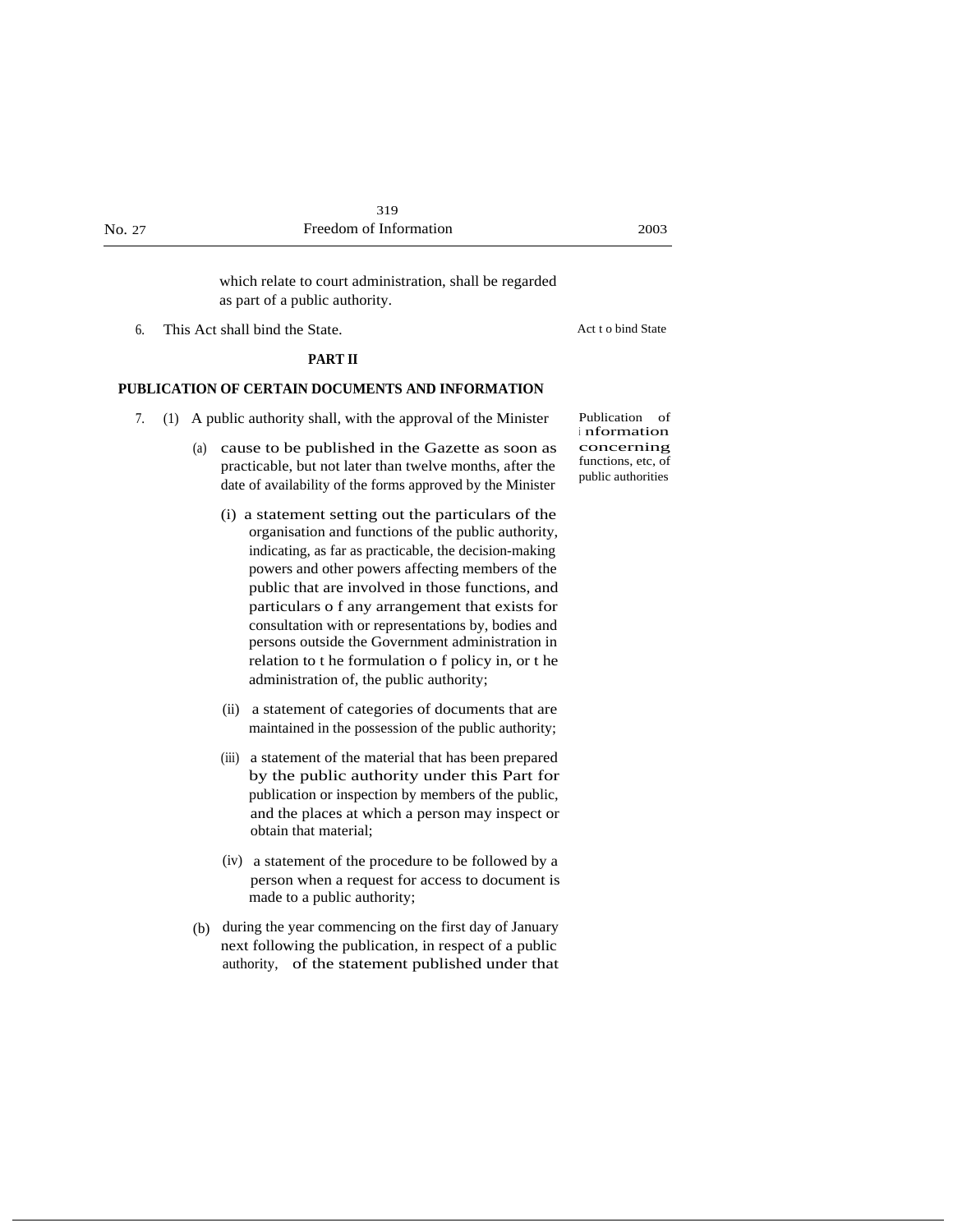subparagraph (a) that is the first statement published under that subparagraph, and during each succeeding year, cause to be published in the Gazette statements bringing up to date the information contained in the previous statement or statements published under that subparagraph.

(2) A form approved by the Minister under subsection (1) shall be such as he considers appropriate for the purpose of assisting members of the public to exercise effectively their rights under this Act.

(3) Nothing in this section requires the publication of information that is of such a nature that its inclusion in a docume it would cause that document to be an exempt document.

(4) Where a public authority comes into existence on or after the date of commencement of this Act, it shall comply with subsection (1) as soon as practicable after the date it so comes into existence.

8. (1) This section applies to documents that are provided by the public authority for the use of, or are used by, the public authority or its officers in making decisions or recommendations, under the public authority, with respect to enactment or scheme administered by the public authority, with respect to rights, privileges or benefits, or to obligations, penalties or other detriments, to or for which persons are or may be entitled or subject, being

- (a) manuals or other documents containing interpretations, rules, guidelines, practices or precedents including, but without limiting the generality of the fo. egoing, precedents in the nature of letters of advice providing information t o bodies o r persons o utside th ~- public authority;
- (b) documents containing particulars of such a scheme, not being particulars contained in any other enactment; and
- (c) documents containing statements of the manner, o r intended manner, of administration or enforcement of such an enactment or scheme,

Certain documents to be available for inspection and purchase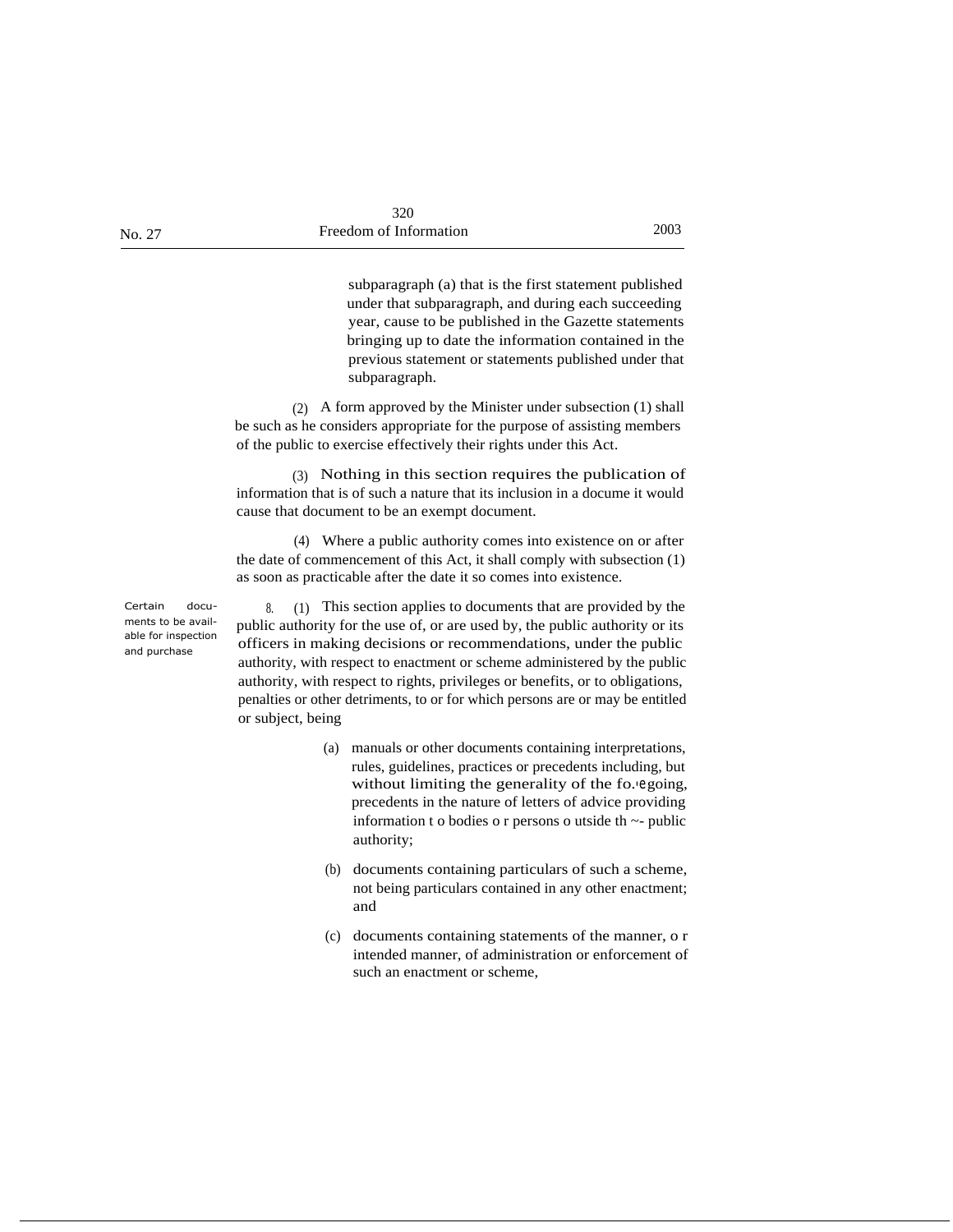but not including documents that are available to the public as published otherwise than by the public authority or as published by another public authority.

- (2) A public authority shall
	- (a) cause copies o f all documents to which this section applies that are in use from time to time to be made available for inspection and for purchase by members of the public;
	- (b) not later than twelve months after the date of commencement of this Act, cause to be published in the Gazette, a statement (which may take the form of an index) specifying the documents of which copies are, at the time of preparation of the statement, so available and the place or places where copies may be inspected and may be purchased; and
	- (c) within twelve months after the date of the first publication of the statement under paragraph (b) and thereafter at intervals of not more than twelve months, cause to be published in the Gazette, statements bringing up to date information contained <sup>i</sup> n the previous statement or statements.

(3) The public authority may not comply fully with paragraph 2(a) before the expiration of twelve months from the date of commencement of this Act, but shall, before that time, comply with that paragraph as far as is practicable.

(4) This section does not require a document of the kind referred to in subsection (1) containing exempt information to be made available in accordance with subsection (2), but, if such a document is not so made available, the public authority shall, if practicable, cause to be prepared a corresponding document, altered only to the extent necessary to exclude the exempt information, and cause the document so prepared to be dealt with in accordance with subsection (2).

(5) Where a public authority comes into existence on or after the date of commencement of this Act, subsections (2) and (3) shall apply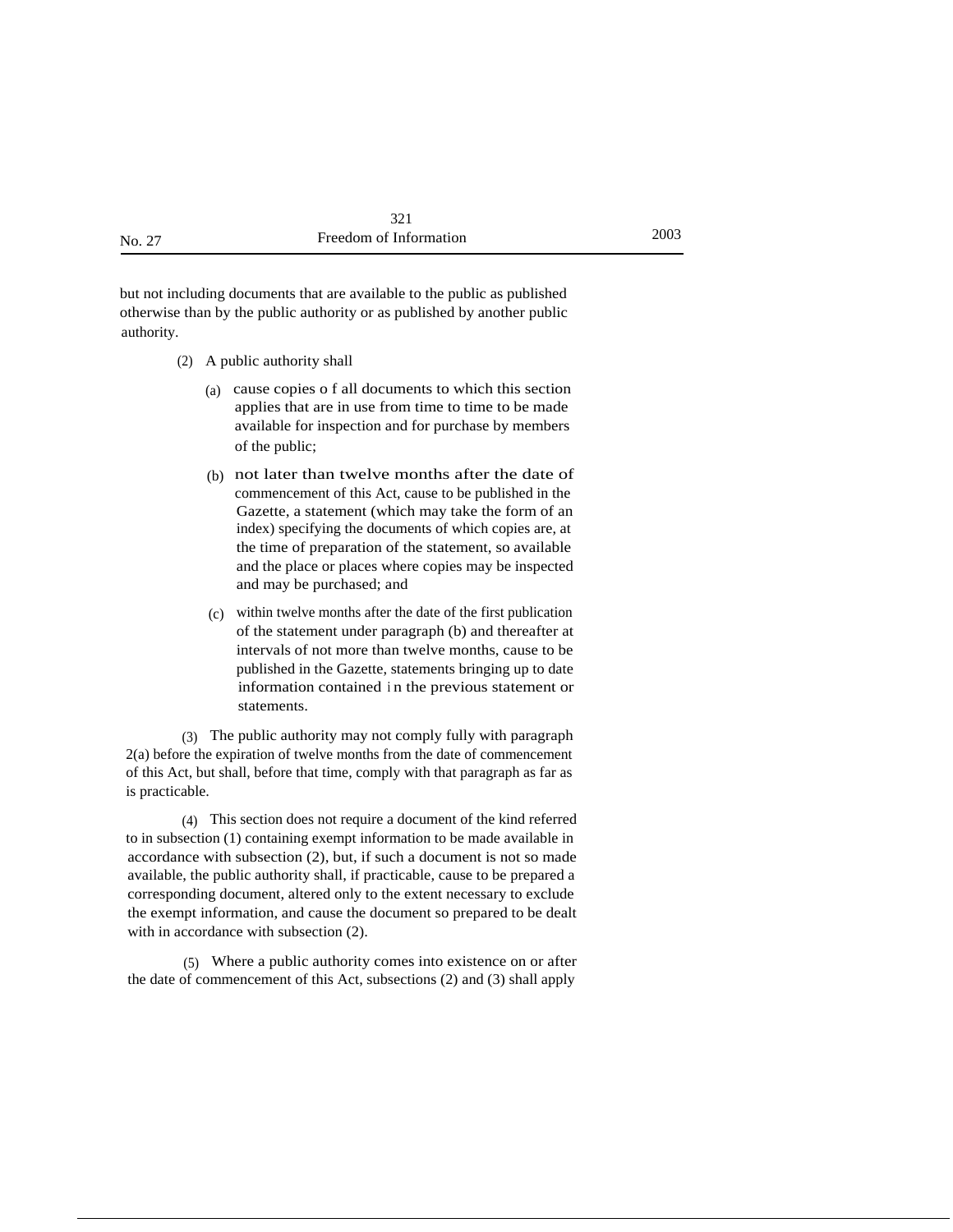|        | 322                    |      |
|--------|------------------------|------|
| No. 27 | Freedom of Information | 2003 |

in relation to that public authority as if the references in those subsections to the date of commencement of this Act were references to the date the public authority so comes into existence.

Unpublished documents not to prejudice public

9. If a document required to be made available in accordance with section 8, being a document containing a rule, guideline or practice relating to a function of a public authority, was not made available and included in a statement in the Gazette, as referred to in that section, a member of the public who was not aware of that rule, guideline or practice shall not be subjected to any prejudice by reason only of the application of that rule, guideline or practice in relation to the thing done or omitted to be done by him if he could lawfully have avoided that prejudice had he been aware of that rule, guideline or practice.

#### **PART III**

#### **RIGHT OFACCESS TO INFORMATION**

| Right of access                                            | Subject to this Act, every person shall have a right of $\sim$ ccess in<br>10 <sup>1</sup><br>accordance with this Act, to an official document other than an exempt<br>document.                                                                           |  |
|------------------------------------------------------------|-------------------------------------------------------------------------------------------------------------------------------------------------------------------------------------------------------------------------------------------------------------|--|
| Access to certain                                          | 11. Where                                                                                                                                                                                                                                                   |  |
| documents                                                  | a document is open to public access, as part of a public<br>(a)<br>register or otherwise, in accordance with another<br>enactment; or                                                                                                                       |  |
|                                                            | a document is available for purchase by the public in<br>(b)<br>accordance with arrangements made by a public<br>authority,                                                                                                                                 |  |
|                                                            | the access to that document shall be obtained in accordance with that<br>enactment or arrangement, as the case may be.                                                                                                                                      |  |
| Access to<br>documents<br>otherwise than<br>under this Act | 12. Nothing in this Act shall prevent a public authority from p-iblishing<br>or giving access to documents (including exempt documents), otherwise<br>than as required by this Act, where it has the discretion to do so or is<br>required by law to do so. |  |
| Requests for<br>access                                     | A person who wishes to obtain access to a document of a<br>$13. \quad (1)$<br>public authority shall make a request in writing to the public authority for<br>access to the document.                                                                       |  |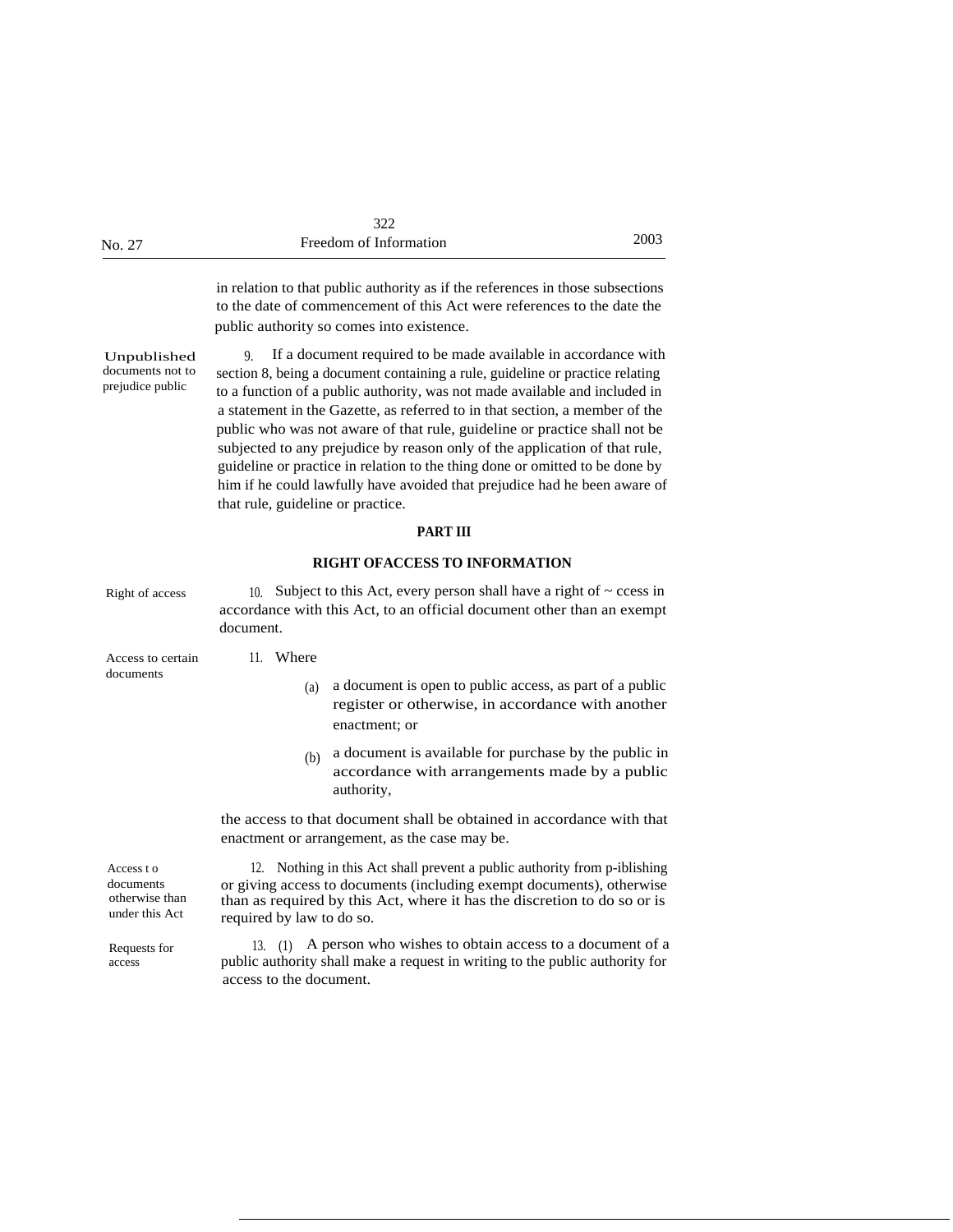| No. 27 | Freedom of Information | 2003 |
|--------|------------------------|------|
|        |                        |      |

(2) A request shall identify the document or shall provide such information concerning the document as is reasonably necessary to enable a responsible officer of the public authority to identify the document.

(3) A request may specify in which of the forms of access set out in section 20 the applicant wishes to be given access.

(4) Subject to section 22, a request maybe made for access to all documents of a particular description that contain information of a specified kind or which relate to a particular subject matter.

14. (1) A public authority shall take reasonable steps to assist any person who

- (a) wishes to make a request under section 13; or
- (b) has made a request which does not comply with the requirements of subsection 13(2),

to make a request in a manner which complies with that section.

(2) Where a request in writing is made to a public authority for access to a document, the public authority shall not refuse to comply with the request on the ground that the request does not apply with subsection 13(2), without first giving the applicant a reasonable opportunity o f consultation with the public authority with a view to the making of a request in a form that complies with that section.

15. (1) Where a request is made to a public authority for access to a document and the request has not been directed to the appropriate public authority, the public authority to which the request is made shall transfer the request t o the appropriate public authority and inform the person making the request accordingly.

(2) Where a request is transferred to a public authority <sup>i</sup> n accordance with this section, it shall be deemed to be a request made to that public authority and received on the date on which it was originally received.

16. A public authority s hall t ake reasonable st eps t o e nable an applicant to be notified of the decision on his request (including a decision

Transfer of request for access

Duty to assist applicant

Time-limit for determining request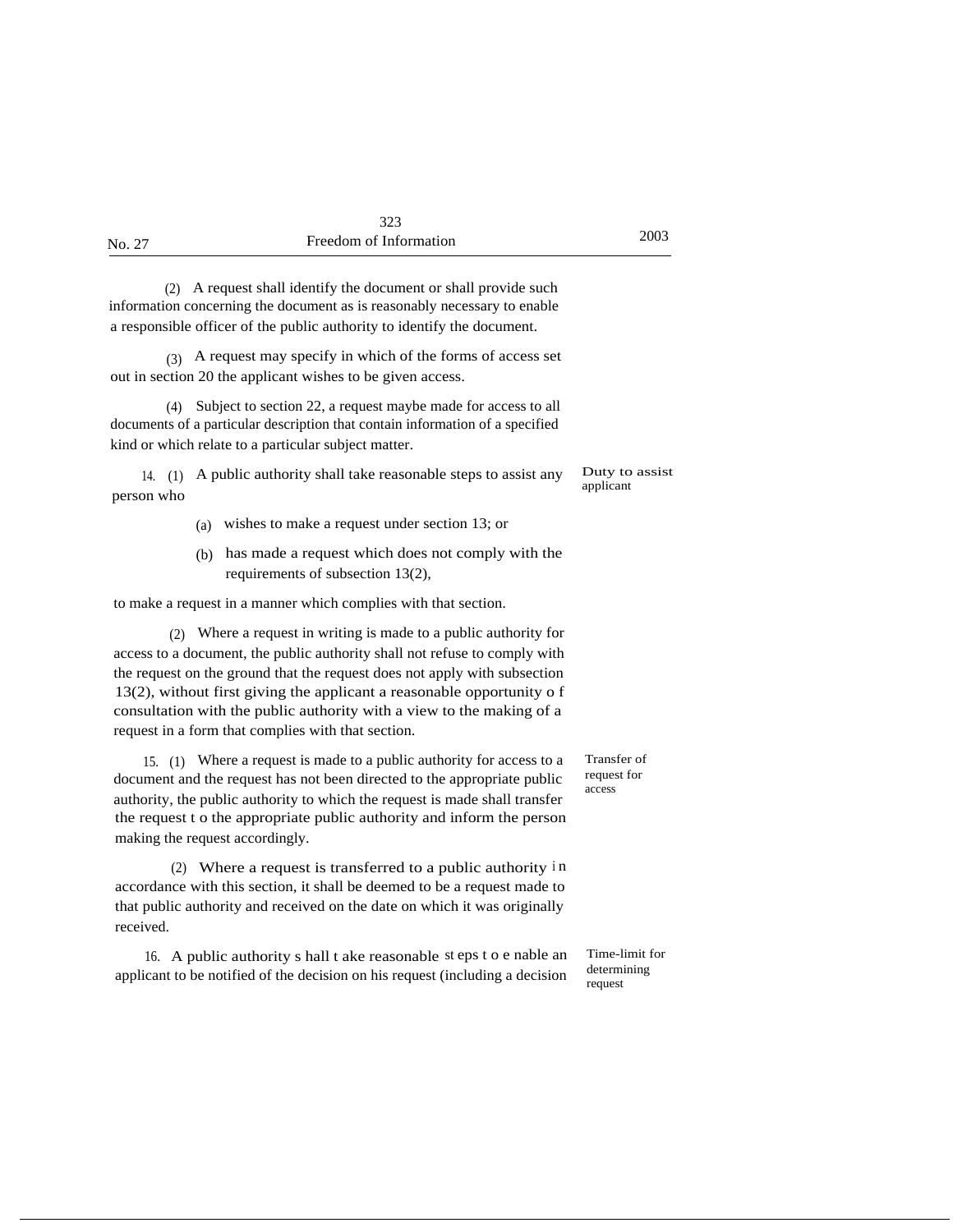| No. 27                   | 324<br>2003<br>Freedom of Information                                                                                                                                                                                                                                       |
|--------------------------|-----------------------------------------------------------------------------------------------------------------------------------------------------------------------------------------------------------------------------------------------------------------------------|
|                          | for deferral of access under section $(21)$ as soon as practicable b it in any<br>case not later than thirty days from the date on which the reques. is duly<br>made.                                                                                                       |
| Access to                | Where a request for access to a document is duly made and<br>$17_{\circ}$                                                                                                                                                                                                   |
| documents                | the request is approved by the public authority; and<br>(a)                                                                                                                                                                                                                 |
|                          | subject to section 19, any fee required to be paid before<br>(b)<br>access is granted has been paid,                                                                                                                                                                        |
|                          | access to the document shall be given forthwith in accordance with this<br>Act.                                                                                                                                                                                             |
| Deletion                 | 18.<br>(1)<br>Where                                                                                                                                                                                                                                                         |
| of exempt<br>information | a decision is made not to grant a request for access to a<br>(a)<br>document on the ground that it is an exempt document;<br>and                                                                                                                                            |
|                          | (b) it is practicable for the public authority to graft access<br>to a copy of the document with such deletio, is as to<br>make the copy not an exempt document; and                                                                                                        |
|                          | (c) it appears from the request, or the applicant<br>subsequently indicates, that the applicant would wish<br>to have access to such a copy,                                                                                                                                |
|                          | the public authority shall give the applicant access to such a copy of the<br>document.                                                                                                                                                                                     |
|                          | (2) Where access is granted to a copy of a document in<br>accordance with subsection (1), the applicant shall be informed that it is<br>such a copy and also be informed of the provisions of this Act by virtue of<br>which any information deleted is exempt information. |
| Fees                     | The Minister may from time to time by regulation prescribe or<br>19.<br>alter                                                                                                                                                                                               |
|                          | (a) the fees t o be charged by a public authority for the<br>making of a request for access to a do 'Ument;                                                                                                                                                                 |
|                          | (b) the fees payable where access to a document s to be<br>given in the form of printed copies in some                                                                                                                                                                      |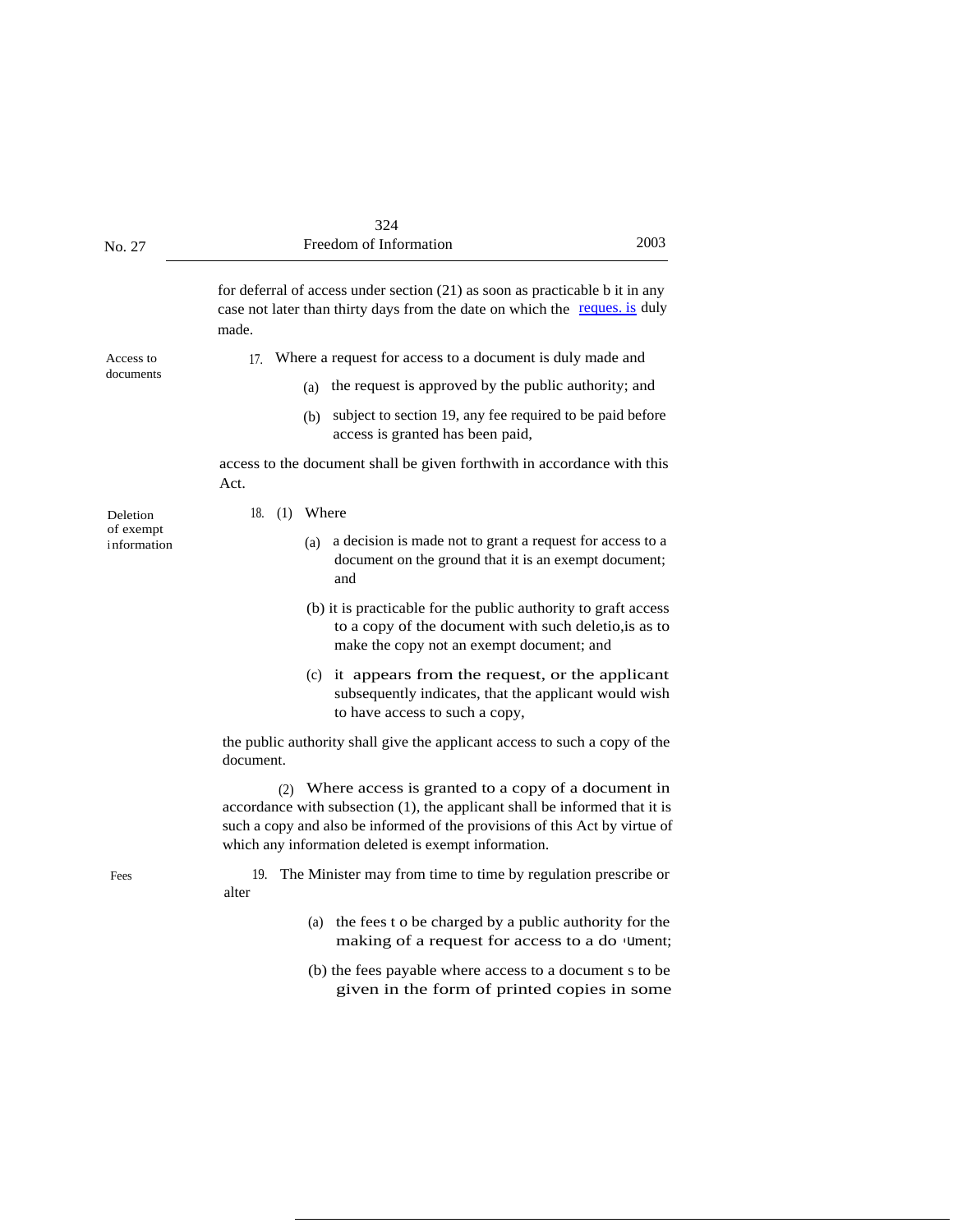| No. 27          |                              | 325<br>Freedom of Information                                                                                                                                                                                                                                                                                                                                   | 2003 |
|-----------------|------------------------------|-----------------------------------------------------------------------------------------------------------------------------------------------------------------------------------------------------------------------------------------------------------------------------------------------------------------------------------------------------------------|------|
|                 |                              | other form such, as on tape, disk, film, electronic means<br>or other material:                                                                                                                                                                                                                                                                                 |      |
|                 |                              | (c) the manner in which any fees payable under this Act is<br>to be calculated and the maximum amount it shall not<br>exceed; and                                                                                                                                                                                                                               |      |
|                 |                              | (d) exempt any person or category of persons from<br>paying any fees under this Act, where the information<br>contained in the document for which access is requested<br>is in the public interest.                                                                                                                                                             |      |
| Forms of access | more of the following forms: | 20. (1) Access to a document may be given to a person in one or                                                                                                                                                                                                                                                                                                 |      |
|                 | (a)                          | a reasonable opportunity to inspect the document;                                                                                                                                                                                                                                                                                                               |      |
|                 |                              | (b) provision by the public authority o f a copy of the<br>document:                                                                                                                                                                                                                                                                                            |      |
|                 | (c)                          | in the case of a document that is an article or thing from<br>which sounds or visual images are capable of being<br>reproduced, the making of arrangements for the person<br>to hear or view those sounds or visual images;                                                                                                                                     |      |
|                 |                              | (d) in the case of a document by which words are recorded<br>in a manner in which they are capable of being<br>reproduced in the form of sound or in which words are<br>contained in the form of shorthand writing or in codified<br>form, provision by the public authority o f a written<br>transcript of the words recorded or contained in the<br>document. |      |
|                 | in that form.                | (2) Subject t o subsection $(3)$ and to section 18, where the<br>applicant has requested access in a particular form, access shall be given                                                                                                                                                                                                                     |      |
|                 | (3)                          | If the form of access requested by the applicant                                                                                                                                                                                                                                                                                                                |      |
|                 | (a)                          | would interfere unreasonably with the operations of the<br>public authority; or                                                                                                                                                                                                                                                                                 |      |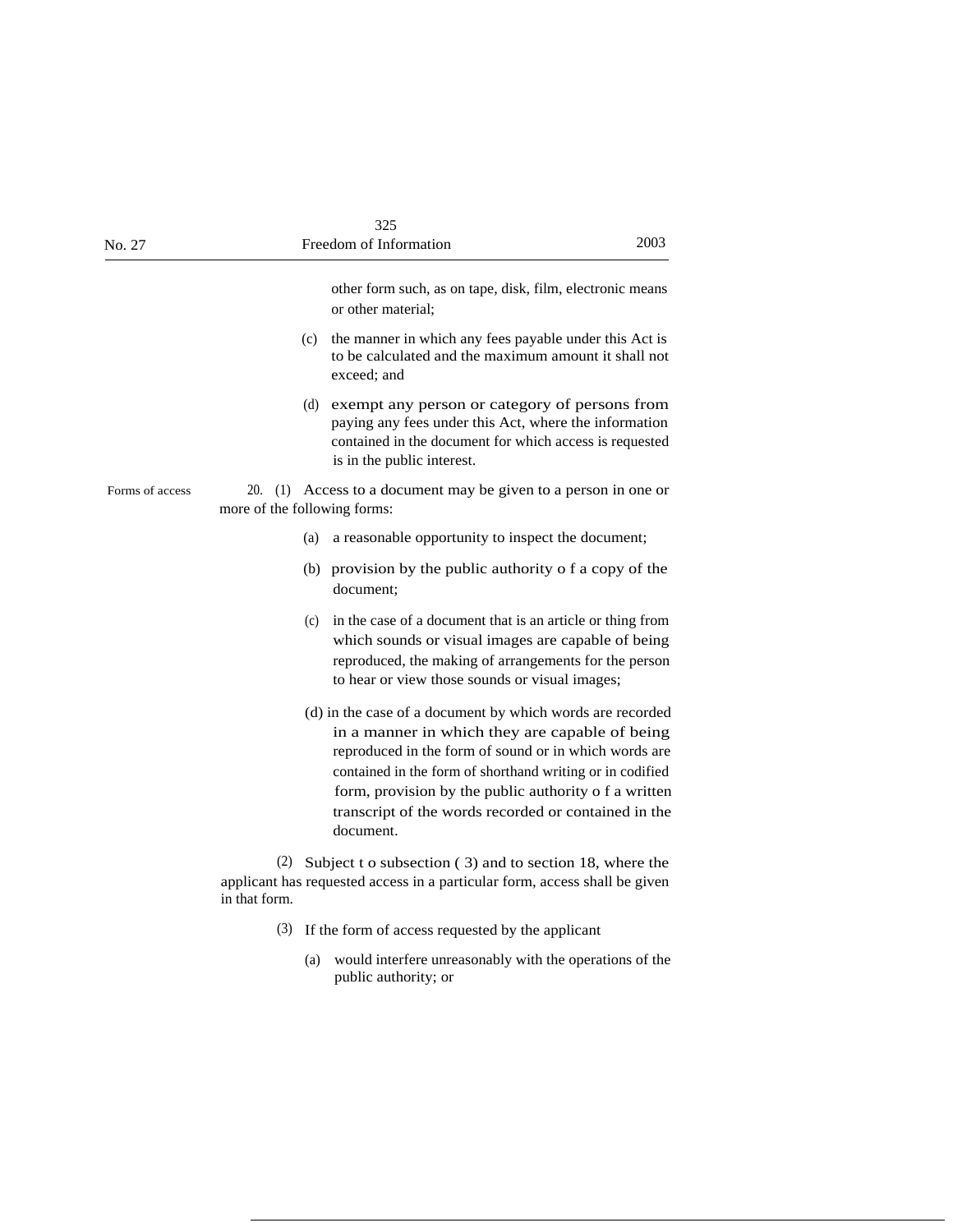| No. 27                                              | 326<br>Freedom of Information<br>2003                                                                                                                                                                                                                                                                                                                                                                                                                                                                                                                                                                                                         |  |
|-----------------------------------------------------|-----------------------------------------------------------------------------------------------------------------------------------------------------------------------------------------------------------------------------------------------------------------------------------------------------------------------------------------------------------------------------------------------------------------------------------------------------------------------------------------------------------------------------------------------------------------------------------------------------------------------------------------------|--|
|                                                     | (b) would be detrimental to the preservation of the<br>document or, having regard to the physical nature of<br>the document, would not be appropriate; or                                                                                                                                                                                                                                                                                                                                                                                                                                                                                     |  |
|                                                     | would involve an infringement of copyright (o'. ier than<br>(c)<br>copyright owned by the Government) subsisting in the<br>document.                                                                                                                                                                                                                                                                                                                                                                                                                                                                                                          |  |
|                                                     | access in that form may be refused and access given in another form.                                                                                                                                                                                                                                                                                                                                                                                                                                                                                                                                                                          |  |
| Deferral of access                                  | 21. (1) A public authority which receives a request may defer the<br>provision of access to the document concerned until the happening of a<br>particular event (including the taking of some action required by law or<br>some administrative action), or until the expiration of a specified time,<br>where it is reasonable to do so in the public interest or having regard to<br>normal and proper administrative practices.                                                                                                                                                                                                             |  |
|                                                     | (2) Where the provision of access to a document is deferred in<br>accordance with subsection (1), the public authority shall, in informing<br>the applicant of the reasons for the decision, indicate, as far as practicable,<br>the period for which the deferment will operate.                                                                                                                                                                                                                                                                                                                                                             |  |
| Refusal of access<br>in certain cases               | 22. A public authority dealing with a request may refuse to grant<br>access to a document in accordance with the request, withou,', having<br>caused the processing o f the r equest to have been undertaker., if the<br>public authority is satisfied t hat the work involved in proce: sing t he<br>request would substantially and unreasonably interfere with tha normal<br>operations of the public authority, and if before refusing to provide<br>information on these grounds, the public authority has taken reasonable<br>steps to assist the applicant to reformulate the application so as to avoid<br>causing such interference. |  |
| Decisions to<br>be made by<br>authorised<br>persons | A decision in respect of a request made to a public authority may<br>23.<br>be made, on behalf of the public authority, by the chief executive <i>officer</i> of<br>the public authority or, subject to the regulations, by an officer of the<br>public authority acting within the scope of authority exercisable by him in<br>accordance with the arrangements approved by the chief executive officer<br>of the public authority.                                                                                                                                                                                                          |  |
| Reasons for<br>decisions t o<br>be given            | 24.<br>(1) Where in relation to a request for access to a document of a<br>public authority, a decision is made under this Part that the applicant is not<br>entitled to access to the document in accordance with the request                                                                                                                                                                                                                                                                                                                                                                                                                |  |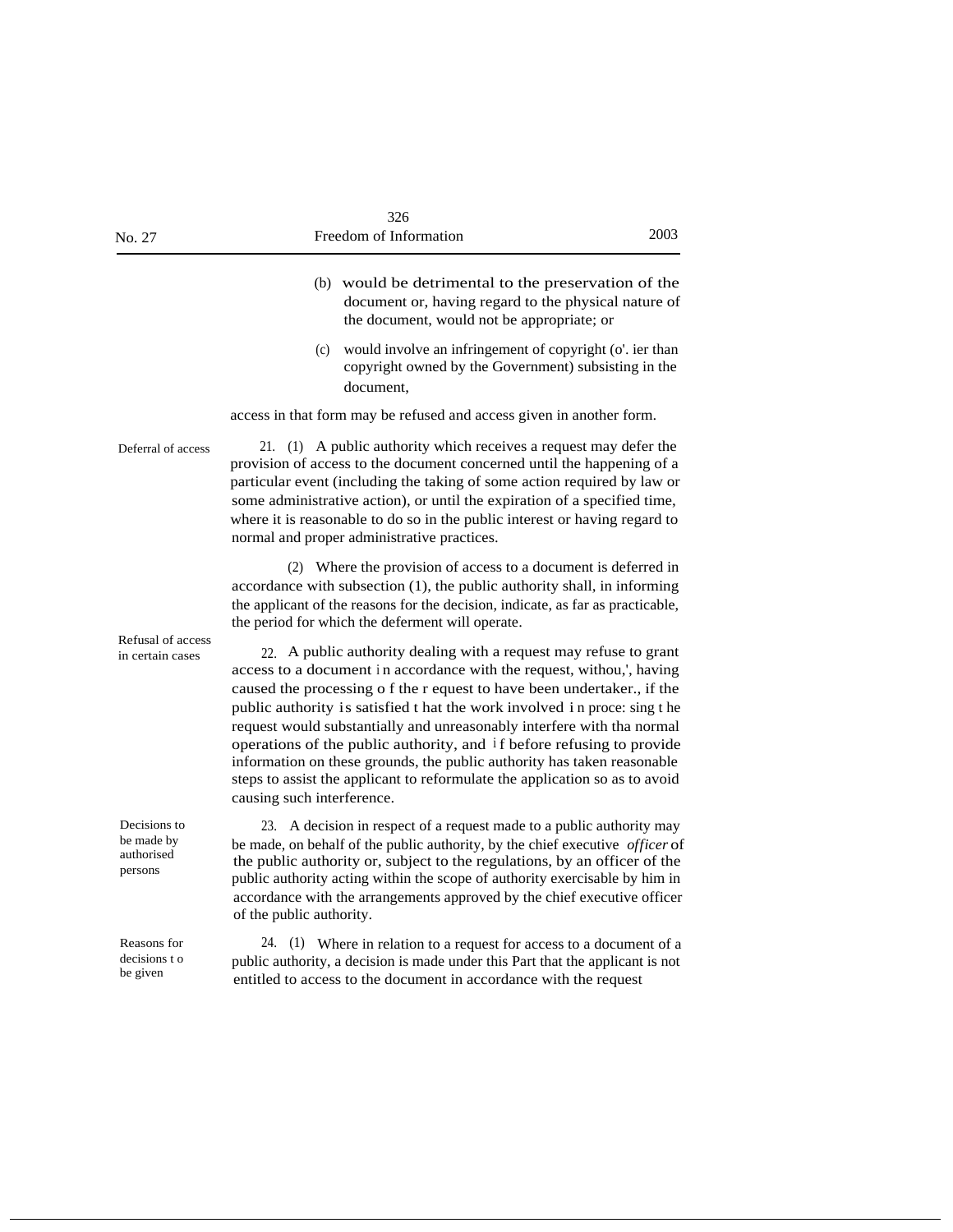|        | 327                    |      |
|--------|------------------------|------|
| No. 27 | Freedom of Information | 2003 |

or that provision of access to the document be deferred or that no such document exists, the public authority shall cause the applicant to be given notice in writing of the decision, and the notice shall

- (a) state the findings o n a ny material q uestion of f act, referring to the material on which those fmdings were based, and the reasons for the decision;
- (b) where the decision relates to a public authority, state the name and designation o f the person giving the decision;
- (c) where the decision does not relate to a request for access to a document which if it existed, would be an exempt document but access is given to a document in accordance with section 18, state that the document is a copy of a document from which exempt information has been deleted;
- (d) where the decision is to the effect that the document does not exist, state that a thorough and diligent search was made to locate the document;
- (e) inform the applicant of his right to apply to court for a review of the decision and the time within which the application for review is required to be made.

(2) A public authority is not required to include in a notice under subsection (1) any matter that is not of such a nature that its inclusion in a document to be an exempt document.

#### **PART** IV

#### **EXENIPTDOCUMENTS**

25. (1) A document is an exempt document if it is Cabinet

documents

(a) a document that has been submitted to the Cabinet for its consideration or is proposed b y a Minister of Government to be so submitted, being a document that was brought into existence for the purpose of submission for consideration by the Cabinet;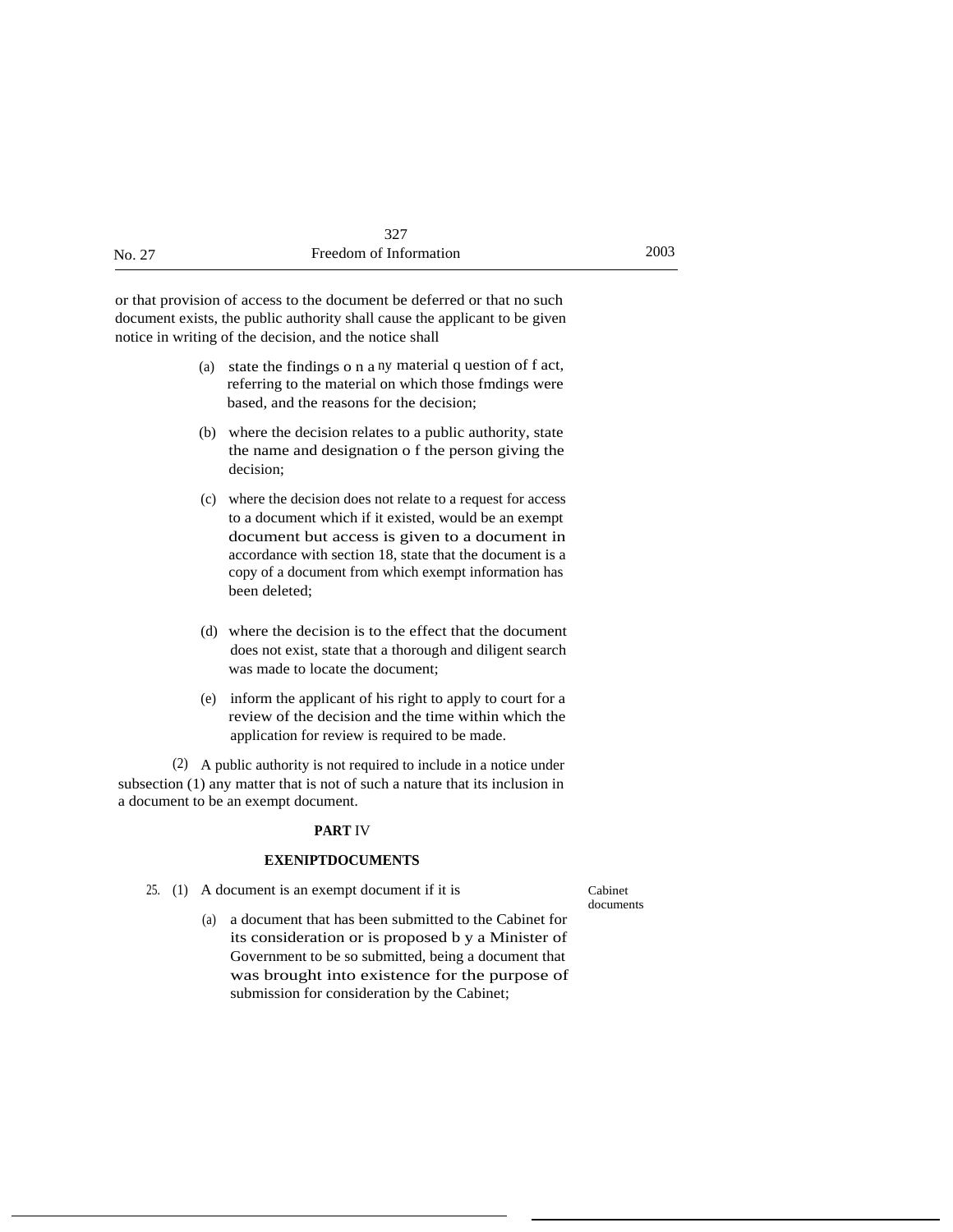- (b) an official record of any deliberation or decision of the Cabinet;
- (c) a document that is a draft of a copy of, or of a part of, or contains an extract from, a document referred to in paragraph (a) or (b); or
- (d) a document the disclosure of which would im olve the disclosure of any deliberation or decision of the Cabinet, other than a document by which a decision of the Cabinet was officially published.

(2) Subsection (1) does not apply to a document that contains purely statistical, technical or scientific material unless the disclosure of the document would involve the disclosure of any deliberation or decision of Cabinet.

(3) For the purposes of this Act, a certificate signed by the Secretary to the Cabinet or a person performing the duties of the Secretary, certifying that a document is one of a kind referred to in a paragraph of subsection (1), establishes conclusively that it is an exempt document of that kind.

(4) Where a document is a document referred to in paragraph (1) (c) or (d) by reason only of matter contained in a particular part or particular parts o f the document, a certificate under subsectic  $n(2)$  in respect of the document shall identify that part or those part, oft he document as containing the matter by reason of which the certificate is given.

(5) In this section, any reference to "Cabinet" shall be read as including a reference to a committee of the Cabinet.

Documents affecting n ational security, defence and international relations

26. (1) A document is an exempt document if disclosure of the document under this Act would be contrary to the public interest for the reason that the disclosure

- (a) would prejudice the security, defence or international relations of Saint Vincent and the Grenadines;
- (b) would divulge any information or matter communicated in confidence by o r on behalf of the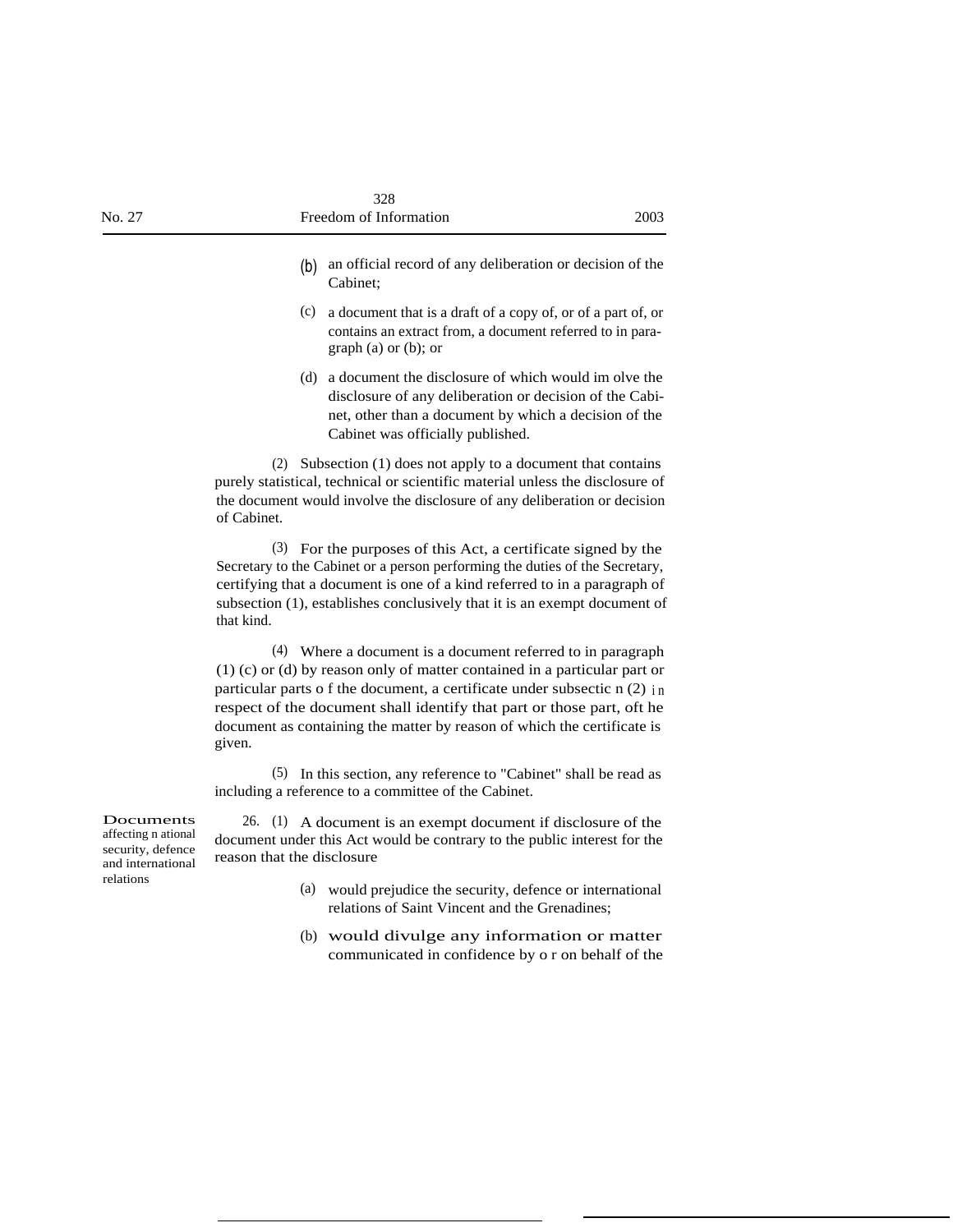Government of another country to the Government of Saint Vincent and the Grenadines.

(2) Where a responsible Minister is satisfied that the disclosure under this Act of a document would be contrary to the public interest for a reason referred to in subsection (1), he may sign a certificate to that effect and such a certificate, so long as it remains in force, shall establish conclusively that the document is an exempt document referred to in subsection  $(1)$ .

(3) Where a responsible Minister is satisfied as mentioned in subsection (2) by reason only of the matter contained in a particular part or particular parts of a document, a certificate under that subsection in respect of the document shall identify that part or those parts of the document as containing the matter by reason of which the certificate is given.

27. A document is an exempt document if its disclosure under this Act would, or would be reasonably likely to

- (a) prejudice the investigation of a breach or possible breach of the law or the enforcement or proper administration of the law in a particular instance;
- (b) prejudice the fair trial of a person or the impartial adjudication of a particular case before a court of law or a tribunal established by law;
- (c) disclose, or enable a person to ascertain the identity of a confidential source of information in relation to the enforcement or administration of the law;
- (d) disclose methods or procedures for preventing, detecting, investigating, or dealing with matters

arising out o f breaches or e vasions o f the 1 aw, t he disclosure of which would, or would be reasonably likely to, prejudice the effectiveness of those methods or procedures; or

(e) endanger the lives or physical safety of persons engaged in or in connection with law enforcement.

Documents a f f e c tin g enforcement or administration of the law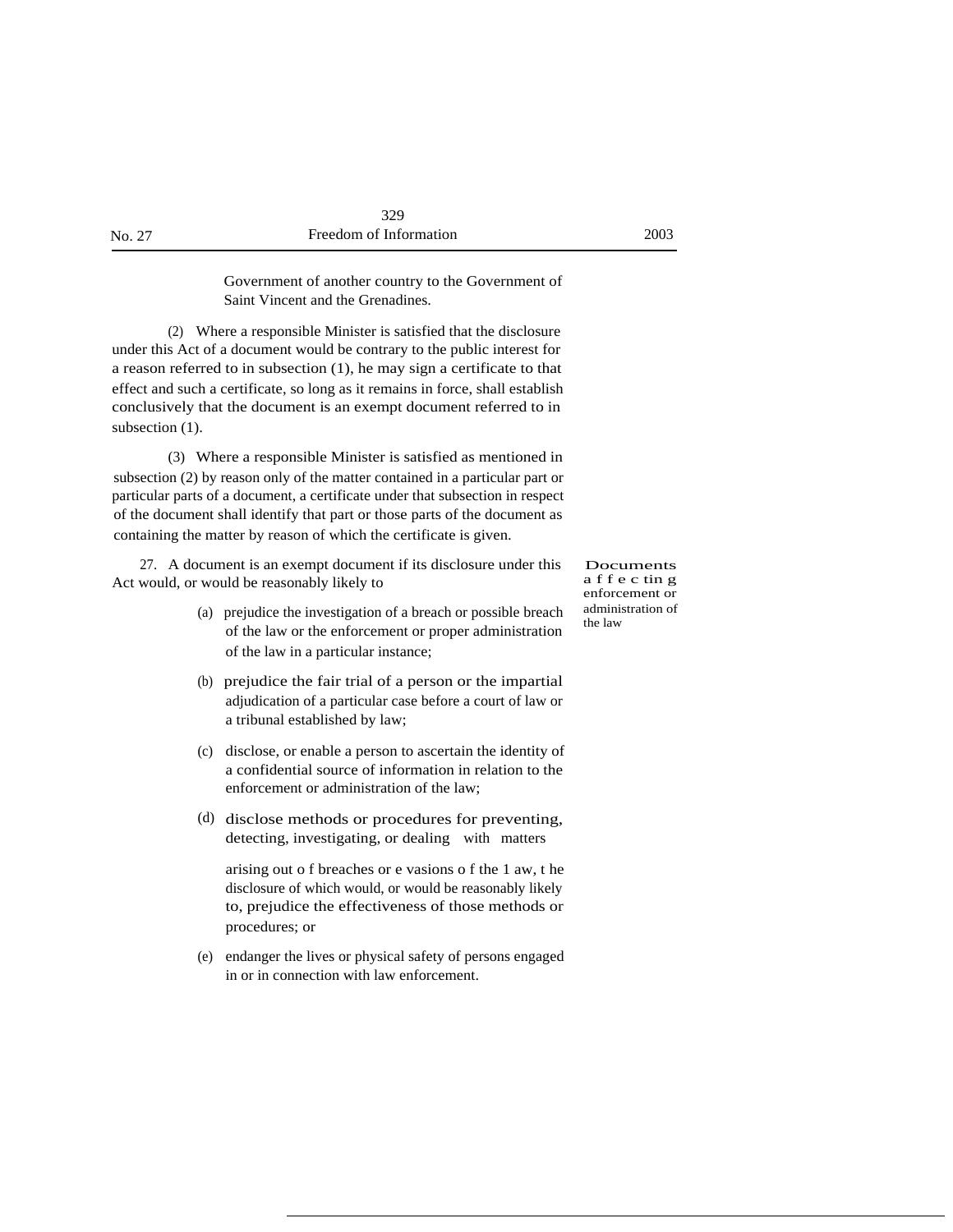|        | 330                    |      |
|--------|------------------------|------|
| No. 27 | Freedom of Information | 2003 |

ground of legal professional privilege.

Documents affecting legal proceedings or subject to legal professional privilege

Documents to which secrecy provisons apply

prescribed provision of an enactment, being a provision prohibiting or restricting disclosure of the document or of information or other matter contained in the document, applies.

28. (1) A document is an exempt document if it is of such a nature that it would be privileged from production in legal proceedings on the

exempt document by virtue of subsection (1) by reason only of the inclusion in the document of matter that is used or to be used for the purpose of the making of decisions or recommendations referred to in section 8 (1).

29. A document is an exempt document if it is a document tc which a

(2) A document of the kind referred to in section 8 (1) is not an

30. (1) A document is an exempt document if its disclosure under this Act would involve the unreasonable disclosure of personal information of any individual (including a deceased individual).

(2) Subject to subsection (4), the provisions of subsection (1) do not have effect in • relation to a request by a person for access to a document by reason only of the inclusion in the document of matters relating to that person.

(3) Where a request by a person other than a person referred to in subsection (2) is made to a public authority for access to a document containing personal information of any individual (including a deceased individual) and the public authority decides to g rant acces3 t o the document, the public authority shall, if practicable, notify the individual who is the subject of that information ( or in the case of a o eceased individual, that individual's next-of-kin) of the decision and of the right to apply to the High Court for judicial review of the decision and :the time within which the application for review is required to be made.

Documents relating to trade secrets, business affairs etc. 31. (1) A document is an exempt document if its disclosure under this Act would disclose:

- (a) trade secrets;
- (b) any other information having a commercial value that would b e, or could reasonably b e expected t o be, destroyed or diminished if the information were disclosed; or

affecting p ersonal privacy

Documents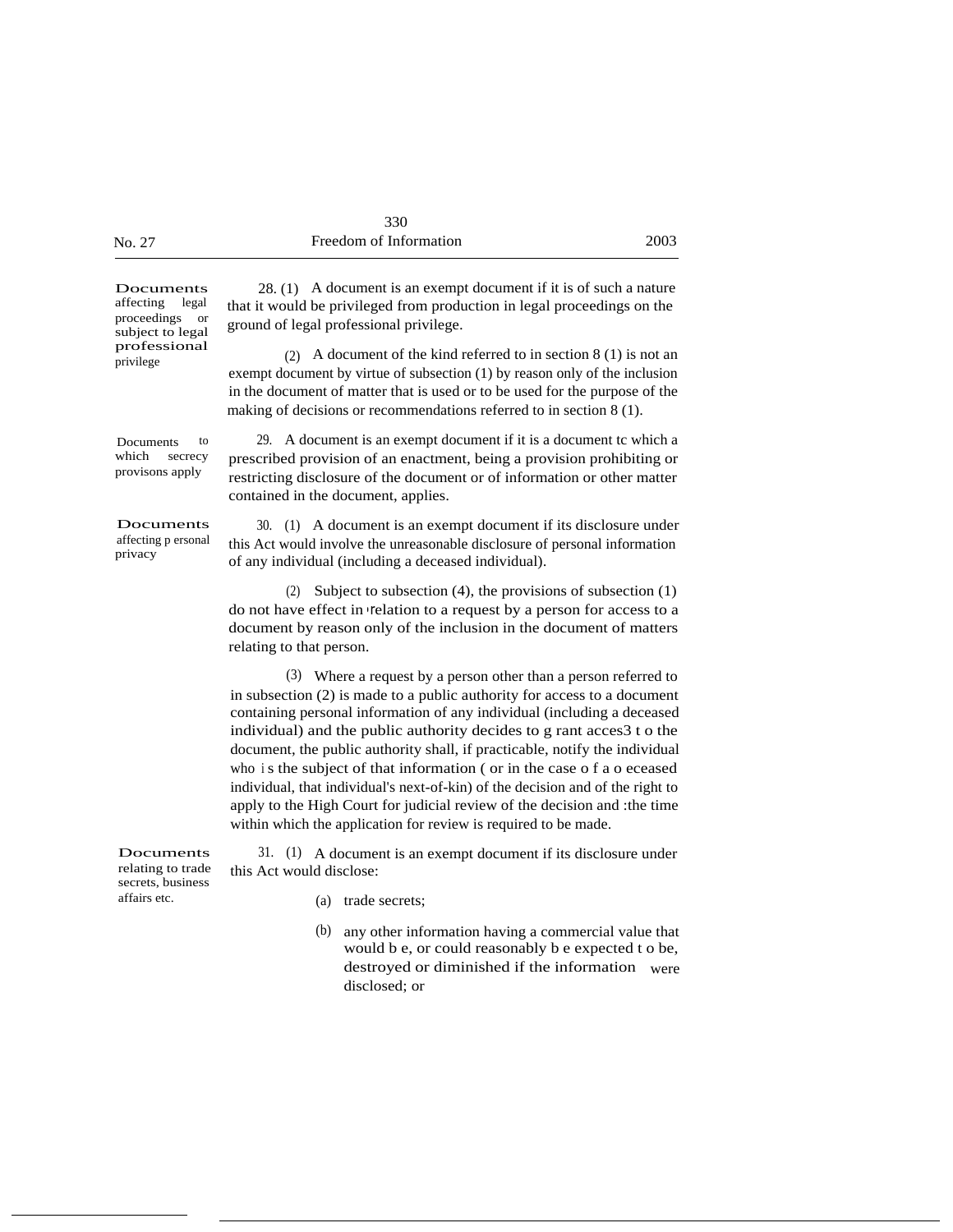(c) information (other than trade secrets or information to which paragraph (b) applies) concerning a person in respect of his or her business or professional affairs or concerning the business, commercial or financial affairs of an undertaking, being information

- (i) the disclosure of which would, or could reasonably be expected to, unreasonably affect that person adversely in respect of his or her lawful business or professional affairs or that undertaking in respect of its lawful business, commercial or financial affairs; or
- (ii) the disclosure of the information under this Act would be contrary to public interest by reason that the disclosure would be reasonably likely to prejudice the ability of the Government or a public authority to obtain similar information in the future for the purpose of administration of the law.

(2) The provisions of subsection (1) do not have effect in relation to a request by a person for access to a document by reason only of the inclusion in the document of information concerning

- (a) the business or professional affairs of that person; or
- (b) the b usiness, c ommercial or financial a ffairs o f a n undertaking of which that person, or a person on behalf that person made the request, is the proprietor.

32. (1) A document is an exempt document if its disclosure under this Act would be contrary to the public interest by reason that it would be reasonably likely to have a substantial adverse effect on the national economy.

Documents affecting n a t <sup>i</sup> o n a l economy

(2) The kinds of documents to which subsection (1) may apply include but are not restricted to, documents containing information relating to

(a) currency or exchange rates;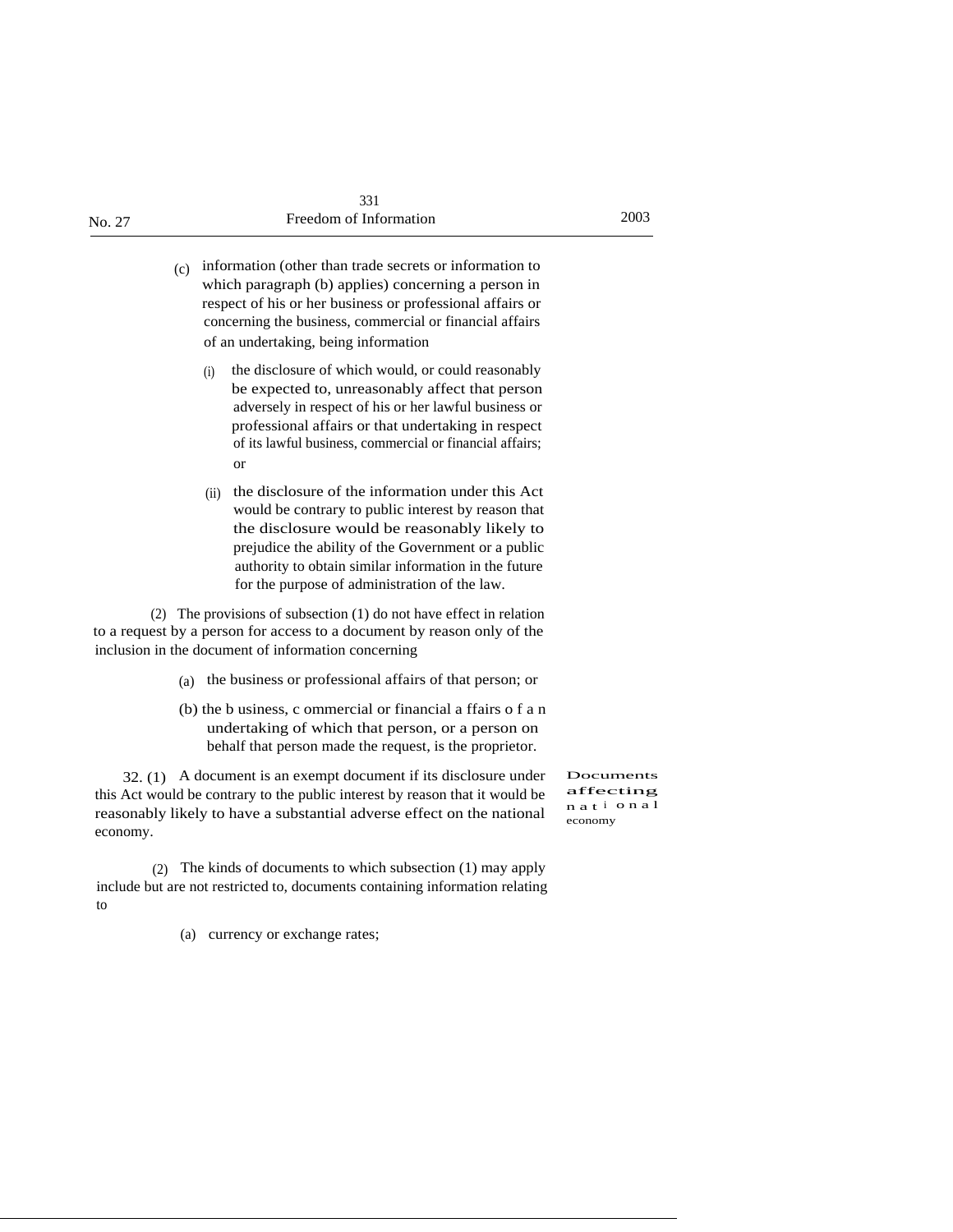|                                                                                                      |                        | (b) interest rates;                                                                                                                                                                                                                                         |
|------------------------------------------------------------------------------------------------------|------------------------|-------------------------------------------------------------------------------------------------------------------------------------------------------------------------------------------------------------------------------------------------------------|
|                                                                                                      |                        | (c)<br>taxes, including duties of customs or of excise;                                                                                                                                                                                                     |
|                                                                                                      |                        | (d) the regulation or supervision of banking, insurance and<br>other financial institutions;                                                                                                                                                                |
|                                                                                                      |                        | (e)<br>proposals for expenditure;                                                                                                                                                                                                                           |
|                                                                                                      |                        | (f)<br>foreign investment in Saint Vincent and the Grenadines                                                                                                                                                                                               |
|                                                                                                      |                        | (g)<br>borrowings'by the Government.                                                                                                                                                                                                                        |
| Documents<br>containing<br>material obtained<br>in confidence                                        | $33. \quad (1)$<br>and | A document is an exempt document if its disclosure under<br>this Act would divulge a ny information o r m atter communicated in<br>confidence by or on behalf of a person or a government to a public a ithority,                                           |
|                                                                                                      |                        | the information would be exempt information if it were<br>(a)<br>generated by a public authority; or                                                                                                                                                        |
|                                                                                                      |                        | (b) the disclosure of the information under this Act would<br>be contrary to the public interest by reason that the<br>disclosure would be reasonably likely to impair the ability<br>of a public authority to obtain similar information in the<br>future. |
|                                                                                                      | (2)                    | This section does not apply to information                                                                                                                                                                                                                  |
|                                                                                                      |                        | (a) acquired by a public authority from a business, commercial<br>or financial undertaking; and                                                                                                                                                             |
|                                                                                                      |                        | (b) that relates to trade secrets or other matters o f a<br>business, commercial or financial nature.                                                                                                                                                       |
| Documents<br>disclosure<br>of<br>which would be<br>contempt of court<br>or contempt of<br>Parliament |                        | 34. A document is an exempt document if public disclosure of the<br>document would, apart form this Act and any immunity of the state                                                                                                                       |
|                                                                                                      |                        | (a) be in contempt of court;                                                                                                                                                                                                                                |
|                                                                                                      |                        | (b) be contrary to an order made or given by a commission<br>or by a tribunal or other person or body having power<br>to take evidence on oath;                                                                                                             |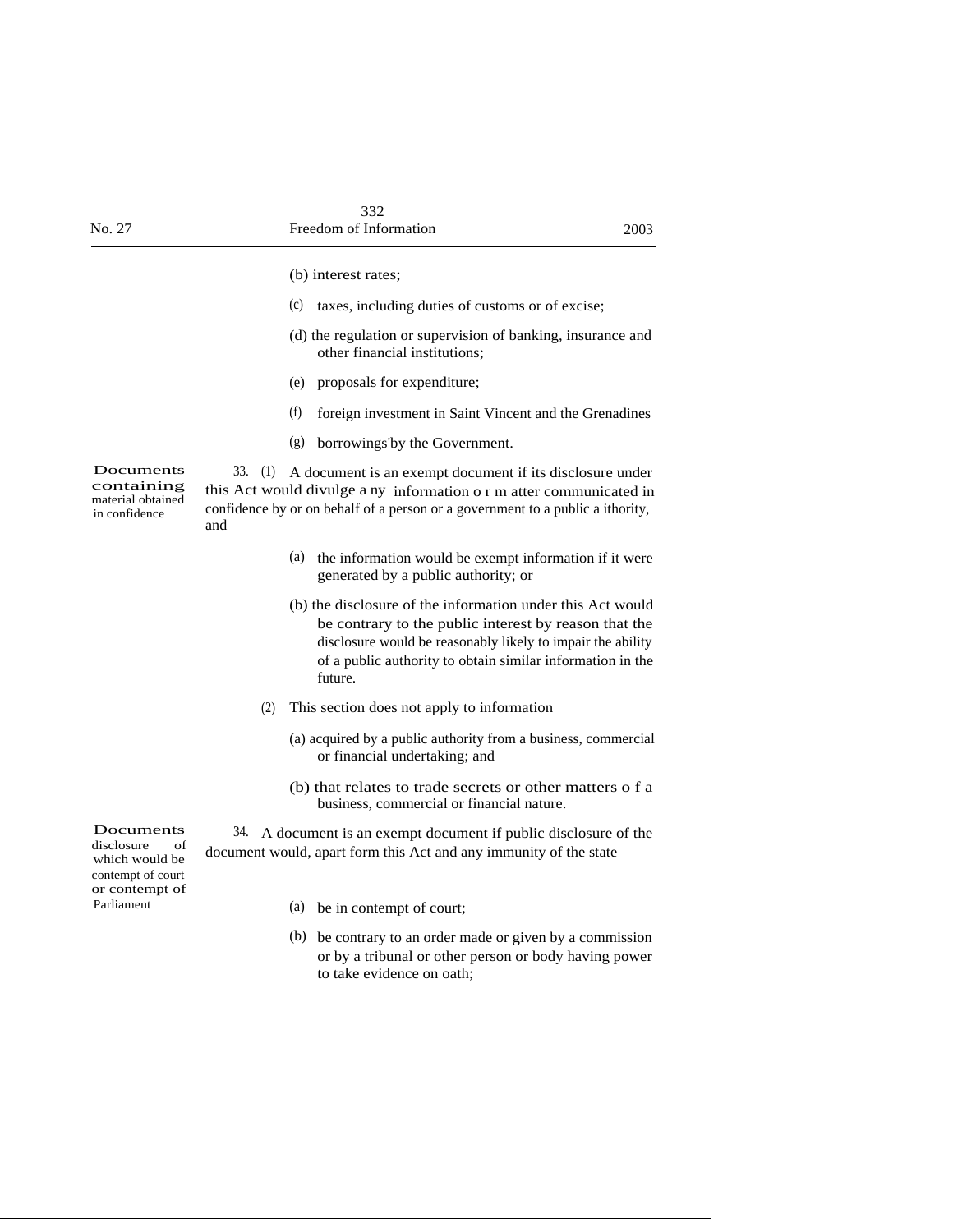(c) infringe the privileges of Parliament.

35. Notwithstanding any law to the contrary, a public authority shall give access to an exempt document where there is reasonable evidence that significant

- (a) abuse of authority or neglect <sup>i</sup> n the performance of official duty;
- (b) injustice to an individual;
- (c) danger to the health or safety of an individual or of the public; or
- (d) unauthorised use of public funds;

has or is likely to have occurred or in the circumstances giving access to the document is justified in the public interest having regard both to any benefit and to any damage that may arise from doing so.

36. (1) The Minister may, in consultation with a public authority, by order, declare a document to which sections 25 to 35 are not applicable, to be an exempt document for the purposes of this Act on the grounds of national interest.

(2) In considering whether or not to claim exemption under this Part, the public authority shall act in good faith and use its best endeavours to achieve the object of this Act to afford to members of the public maximum access to official documents consistent with national or public interest.

#### **PART** V

#### **NUSCELLANEOUS**

37. (1) Where access has been given to a document and

- (a) the access was required by this Act to be given; or
- (b) the access was authorised by an officer having authority, in accordance with section 2 3, to make decisions i n respect of requests, in the *bona fide* belief that the access was required by this Act to be given,

Disclosure o f exempt document in the public <sup>i</sup> nterest

Duty of authorities to act in good faith

Protection against actions for defamation or breach of confidence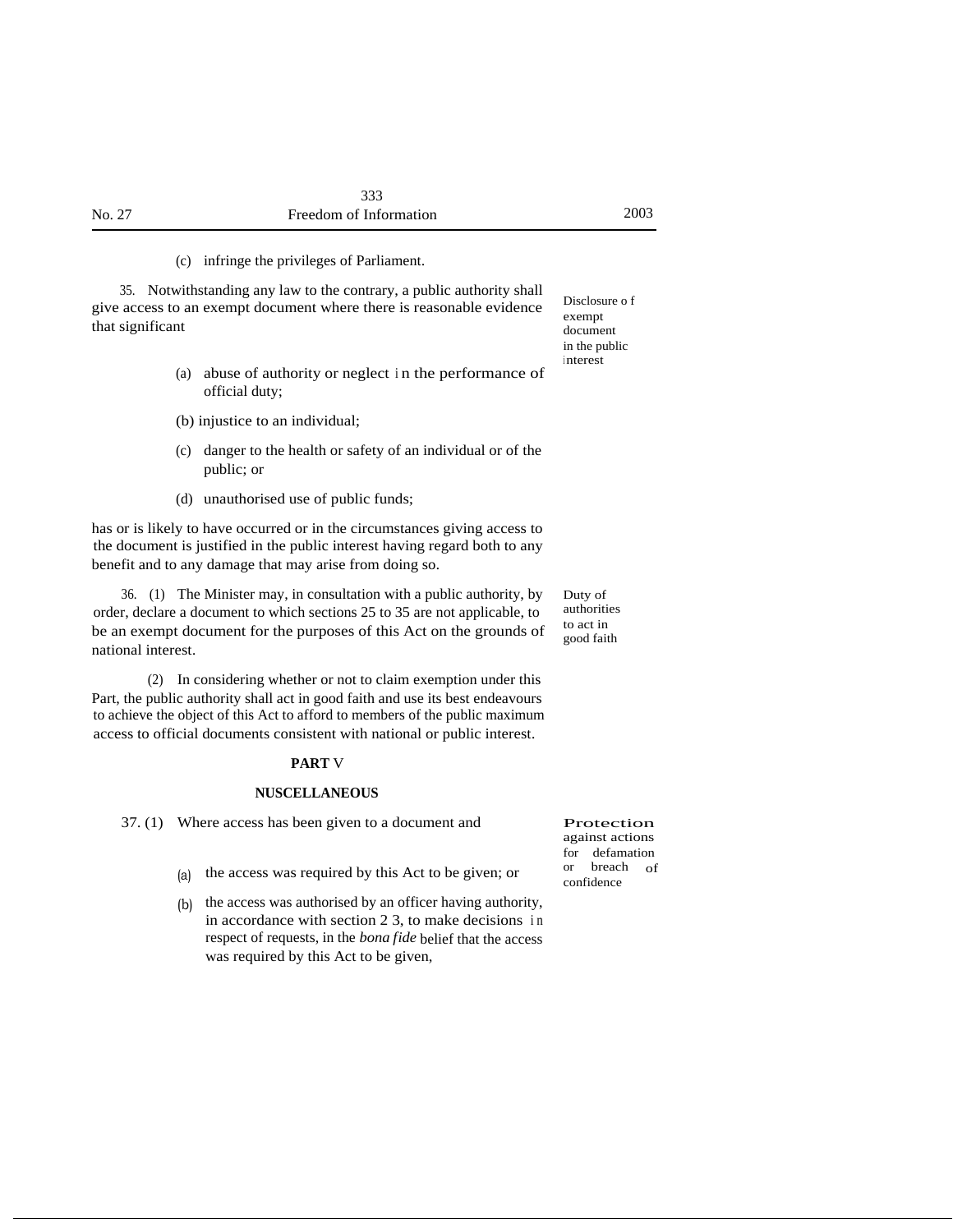no action for defamation or breach of confidence shall lie by reas rn of the authorising or giving of the access, against the Government or a public authority or against the officer who authorised the access or any person who gave the access.

(2) The giving of access to a document (including an exempt document) in consequence of a request shall not be taken, for the purposes of the law relating to defamation or breach of confidence, to constitute an authorisation or approval of the publication of the document or of its contents by the person to whom the access was given.

Protection in 38. Where access has been given to a document and respect of offences (a) the access was required by this Act to be given; or (b) the access was authorised by a Minister or by an officer having authority, in accordance with section 23 to make decisions in respect of requests, in the *bona fide* belief that the access was required by this Act to be given, neither the person authorising the access nor any person cons-,rued the giving of the access is guilty of a criminal offence by reason only of the authorising or giving of the access. Judicial review 39. (1) Any person aggrieved by a decision of a public authority under this Act may apply to the High Court for judicial review of the decision. (2) Notwithstanding any other law to the contrary, where an application for judicial review of a decision of a public authority under this Act is made under subsection (1), that application shall be heard and determined by a Judge in Chambers, unless the Court directs otherwise. (3) In this section "decision of a public authority" includes the failure of a public authority to comply with provisions of this Act. 40. (1) The Minister shall, as soon as practicable after the thirty-first of December of each year, prepare a report on the c -)eration of this Act during that year and cause a copy of the report to be laid before Parliament. Report to Parliament

in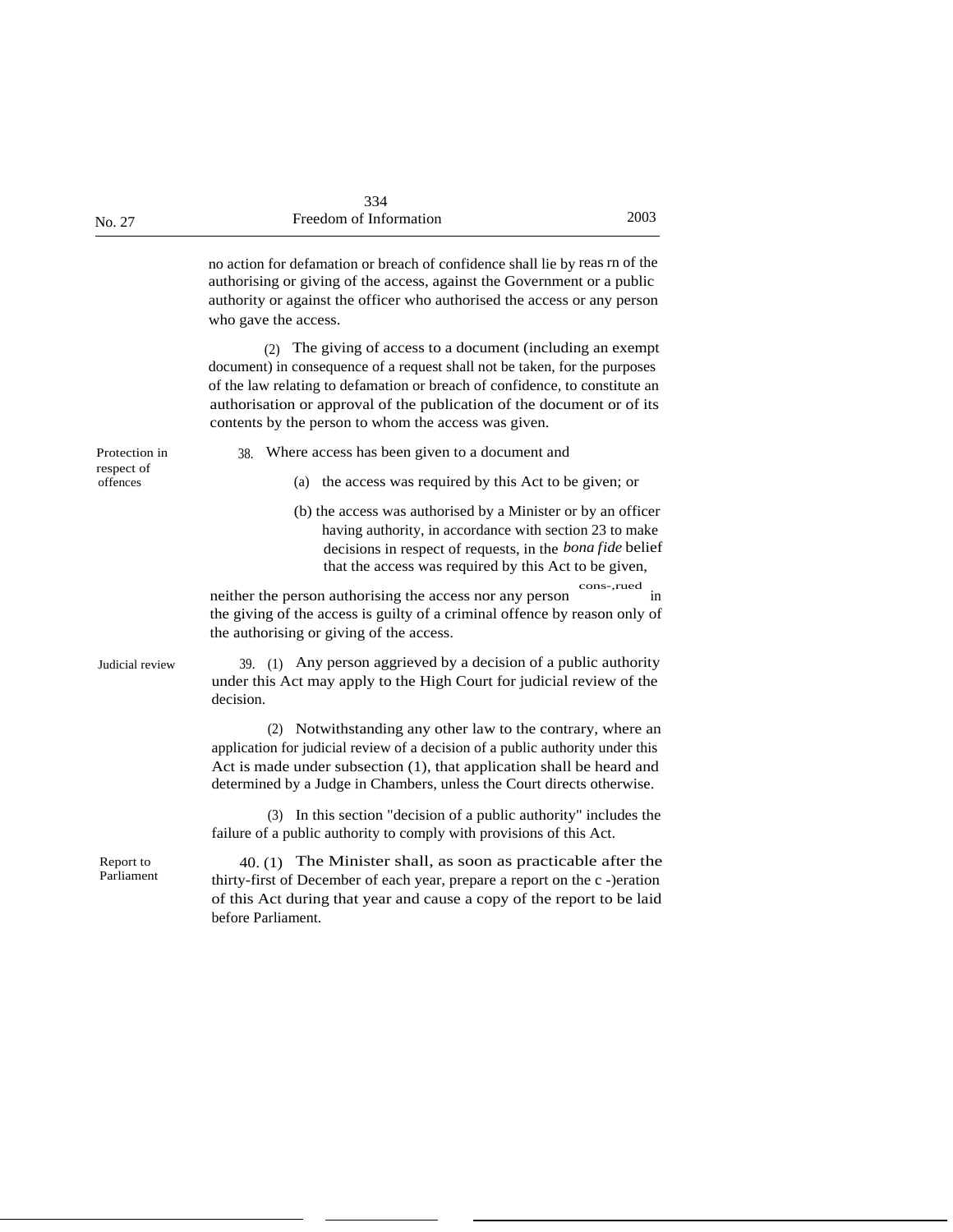|        | 335                    |      |
|--------|------------------------|------|
| No. 27 | Freedom of Information | 2003 |

(2) Each responsible Minister shall, in relation t o the public authorities within his portfolio, furnish to the Minister such information as he requires for the purposes of the preparation of any report under this section and shall comply with any prescribed requirements concerning the furnishing of that information and the keeping of records for the purposes of this section.

41. (1) The Minister may from time to time make or alter regulations Regulations for giving effect to the purposes of this Act and for prescribing anything required or authorised by this Act to be prescribed.

(2) Notwithstanding the generality of subsection (1), regulations made under this section may prescribe

- (a) the fees in respect of access to documents (including the provision of copies or transcripts) in accordance with this Act;
- $(b)$  the officers who may make decisions on behalf of a public authority;
- (c) requirements concerning the furnishing of information and keeping of records for the purposes of section 40.

(3) All r egulations made under this Act shall b e laid b efore Parliament as soon as may be after the making thereof and shall be subject to negative resolution.

42. (1) A public authority shall maintain and preserve records or cause to be maintained and preserved records in relation to its functions and a copy of all official documents which are created by it or which come at any time into its possession, custody or power for such period of time as may be prescribed.

(2) • A person who wilfully destroys o r damages a record or document required to be maintained and preserved under subsection (1), commits an offence and is liable on summary conviction to a fine not exceeding five thousand dollars or imprisonment for a term not exceeding two years.

Preservation of records and documents